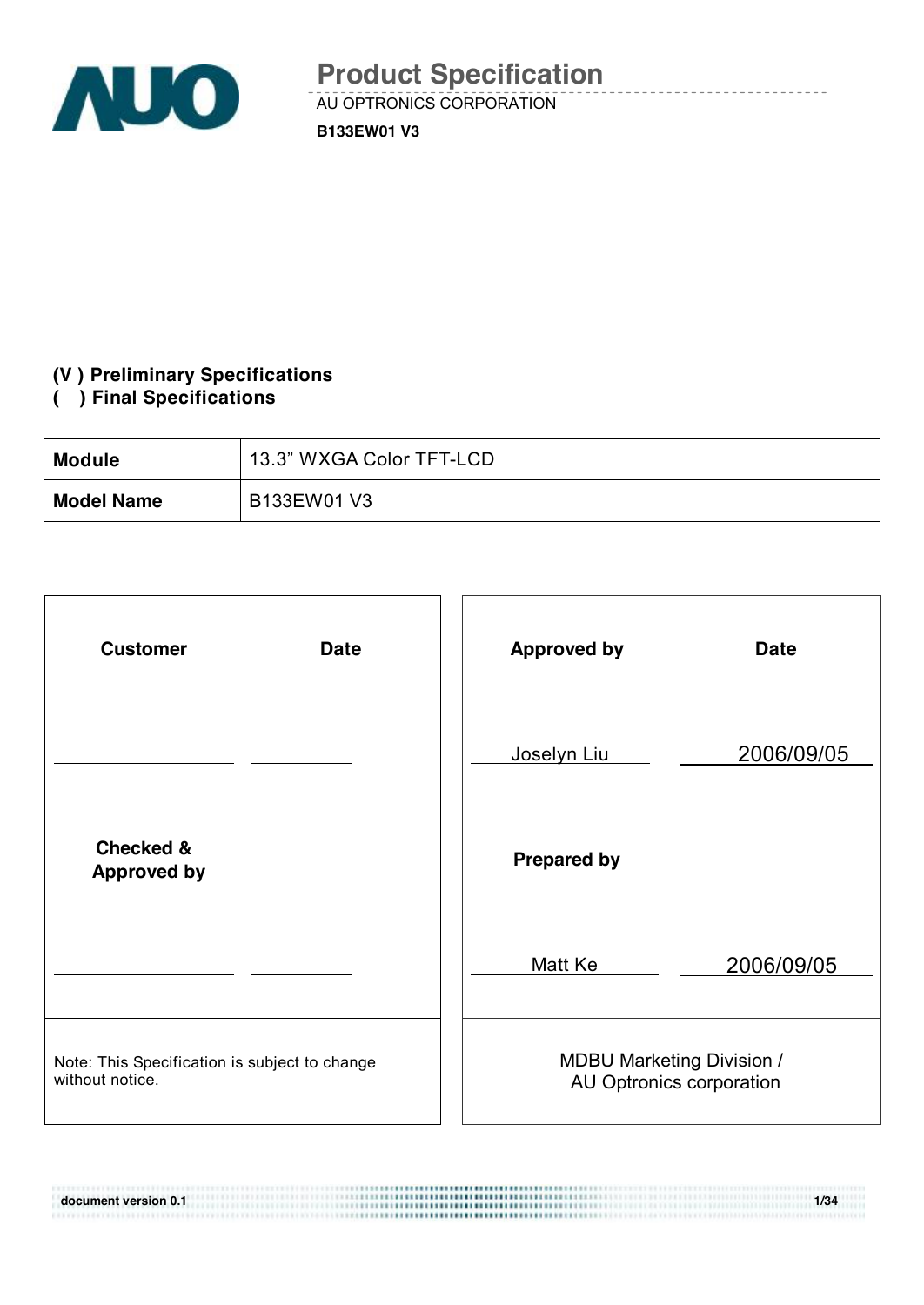

**Product Specification**<br>AU OPTRONICS CORPORATION

**B133EW01 V3** 

# **Contents**

| $\frac{2}{34}$<br>document version 0.1 |  |
|----------------------------------------|--|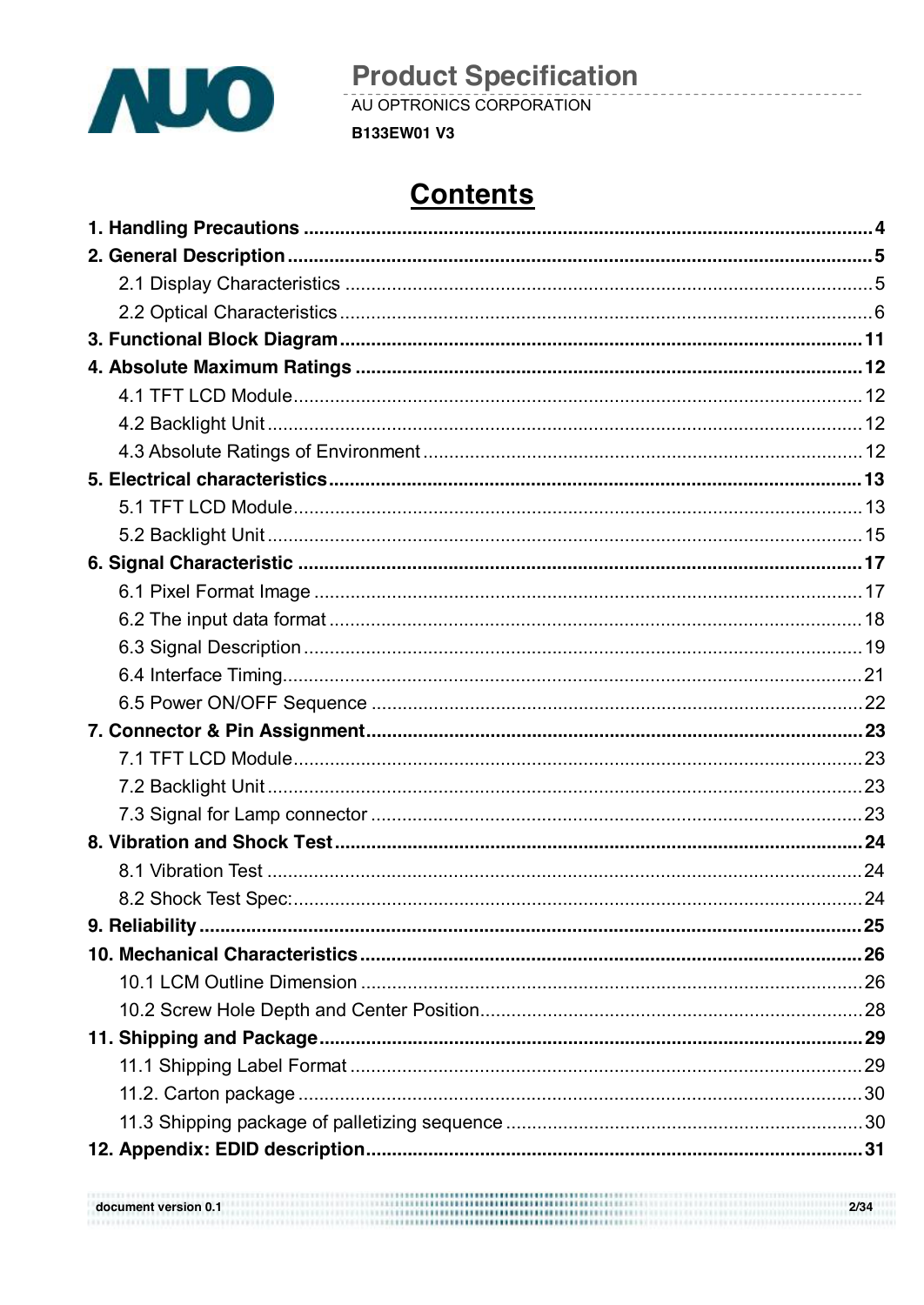

AU OPTRONICS CORPORATION

**B133EW01 V3**

# **Record of Revision**

| Version and Date   Page |     | Old description                   | <b>New Description</b> | <b>Remark</b> |
|-------------------------|-----|-----------------------------------|------------------------|---------------|
| 0.1 2006/09/05          | All | <b>First Edition for Customer</b> |                        |               |
|                         |     |                                   |                        |               |
|                         |     |                                   |                        |               |
|                         |     |                                   |                        |               |

| document version 0.1 | \\$\$\$\$\$\$\$\$\$\$\$\$\$\$\$\$\$\$\$\$\$\$\$\$\$\$\$\$\$\$\$\$\$\$. | 3/34 |
|----------------------|------------------------------------------------------------------------|------|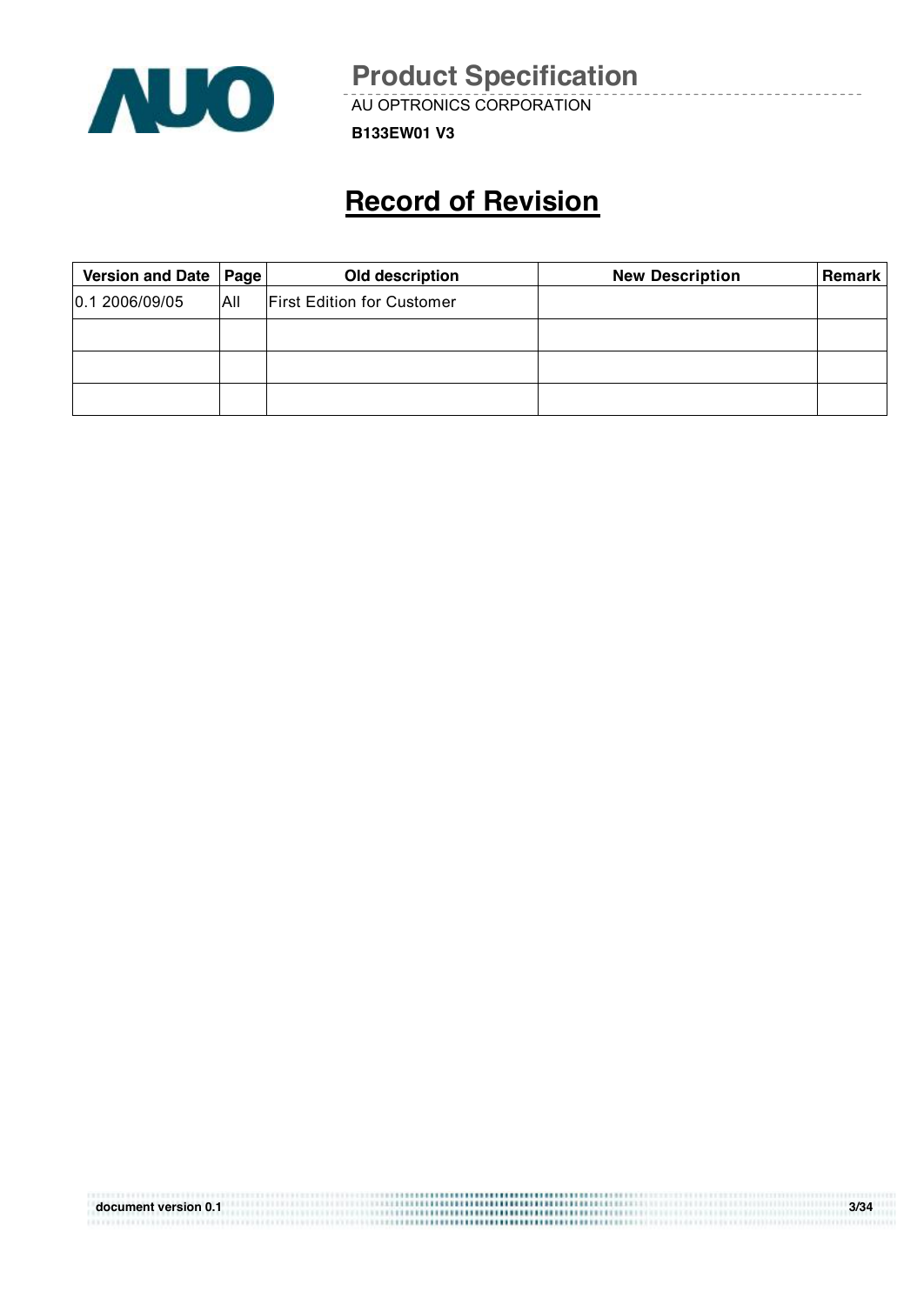

## **1. Handling Precautions**

- 1) Since front polarizer is easily damaged, pay attention not to scratch it.
- 2) Be sure to turn off power supply when inserting or disconnecting from input connector.
- 3) Wipe off water drop immediately. Long contact with water may cause discoloration or spots.
- 4) When the panel surface is soiled, wipe it with absorbent cotton or other soft cloth.
- 5) Since the panel is made of glass, it may break or crack if dropped or bumped on hard surface.
- 6) Since CMOS LSI is used in this module, take care of static electricity and insure human earth when handling.
- 7) Do not open nor modify the Module Assembly.
- 8) Do not press the reflector sheet at the back of the module to any directions.
- 9) In case if a Module has to be put back into the packing container slot after once it was taken out from the container, do not press the center of the CCFL Reflector edge. Instead, press at the far ends of the CFL Reflector edge softly. Otherwise the TFT Module may be damaged.
- 10)At the insertion or removal of the Signal Interface Connector, be sure not to rotate nor tilt the Interface Connector of the TFT Module.
- 11) After installation of the TFT Module into an enclosure (Notebook PC Bezel, for example), do not twist nor bend the TFT Module even momentary. At designing the enclosure, it should be taken into consideration that no bending/twisting forces are applied to the TFT Module from outside. Otherwise the TFT Module may be damaged.
- 12)Cold cathode fluorescent lamp in LCD contains a small amount of mercury. Please follow local ordinances or regulations for disposal.
- 13)Small amount of materials having no flammability grade is used in the LCD module. The LCD module should be supplied by power complied with requirements of Limited Power Source(, IEC60950 or UL1950), or be applied exemption.
- 14)The LCD module is designed so that the CCFL in it is supplied by Limited Current Circuit(IEC60950 or UL1950). Do not connect the CCFL in Hazardous Voltage Circuit.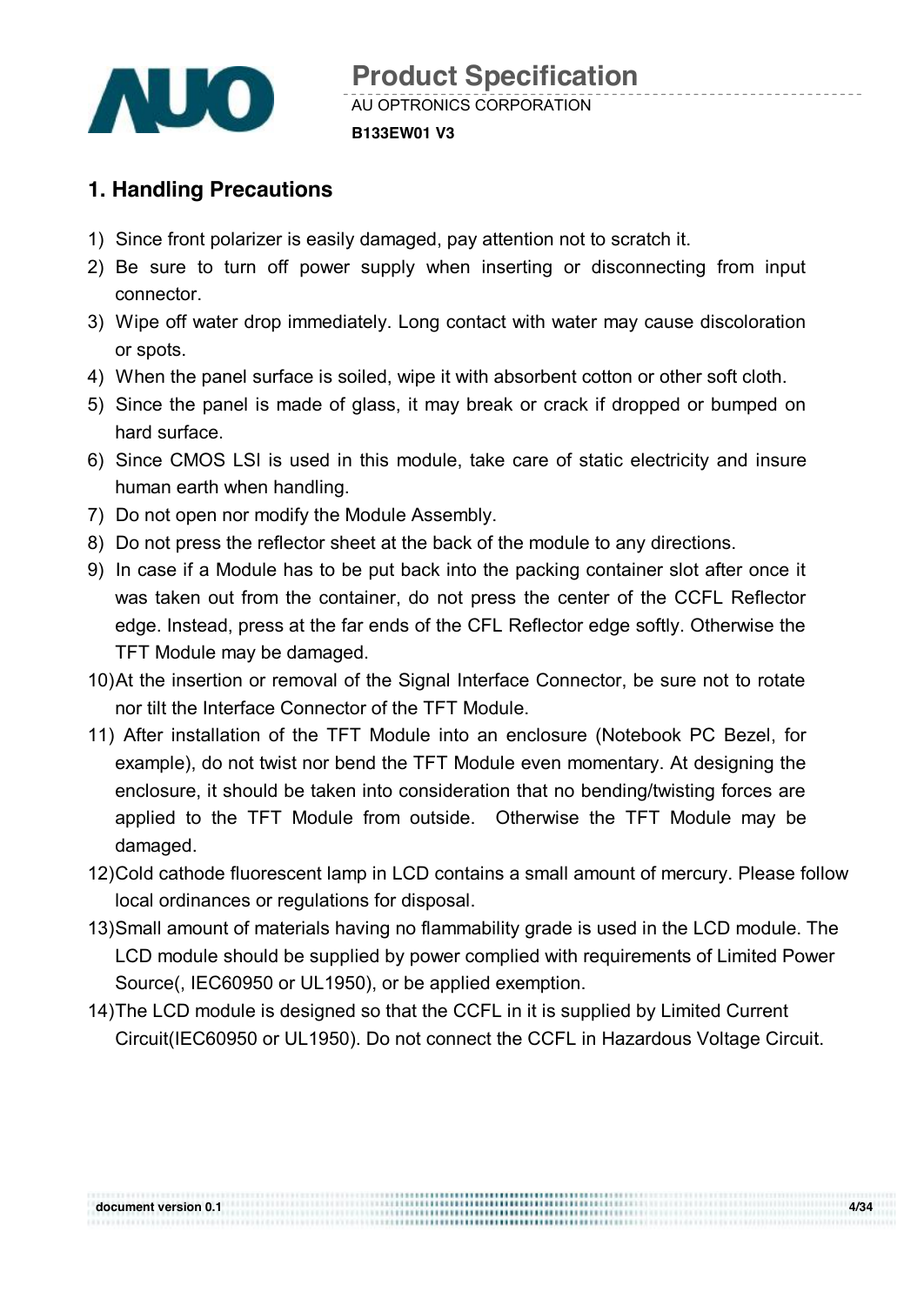

## **2. General Description**

B133EW01 V3 is a Color Active Matrix Liquid Crystal Display composed of a TFT LCD panel, a driver circuit, and backlight system. The screen format is intended to support the WXGA (1280(H) x 800(V)) screen and 262k colors (RGB 6-bits data driver). All input signals are LVDS interface compatible. Inverter of backlight is not included.

B133EW01 V3 is designed for a display unit of notebook style personal computer and industrial machine.

## **2.1 General Specification**

The following items are characteristics summary on the table at 25 ℃ condition:

| <b>Items</b>                       | Unit                          | <b>Specifications</b>                  |
|------------------------------------|-------------------------------|----------------------------------------|
| Screen Diagonal                    | [mm]                          | (13.3 W")<br>337.8                     |
| <b>Active Area</b>                 | [mm]                          | 286.08 (H) x 178.8 (V)                 |
| Pixels H x V                       |                               | 1280x3(RGB) x 800                      |
| <b>Pixel Pitch</b>                 | [mm]                          | 0.2235 x 0.2235                        |
| <b>Pixel Arrangement</b>           |                               | R.G.B. Vertical Stripe                 |
| Display Mode                       |                               | Normally White                         |
| White Luminance (IccrL=6.0mA)      | $\lceil cd/m^2 \rceil$        | 250 typ. (5 points average)            |
| Note: IccFL is lamp current        |                               | 210 min. (5 points average)<br>(Note1) |
| <b>Luminance Uniformity</b>        |                               | 1.25 max. $(5 \text{ points})$         |
| <b>Contrast Ratio</b>              |                               | 400 typ                                |
| <b>Optical Rise Time/Fall Time</b> | [msec]                        | 16<br>typ.                             |
| Nominal Input Voltage VDD          | [Volt]                        | $+3.3$ typ.                            |
| <b>Power Consumption</b>           | [Watt]                        | 4.8 max. (without inverter)            |
| Weight                             | [Grams]                       | 350 typ.                               |
| <b>Physical Size</b>               | [mm]                          | 299.5 max. (W) x 195.5 max. (H) x 5.5  |
| <b>Electrical Interface</b>        |                               | 1 channel LVDS                         |
| <b>Surface Treatment</b>           |                               | Glare, Hardness 3H,                    |
|                                    |                               | Reflectance 1.25 %                     |
| <b>Support Color</b>               |                               | 262K colors (RGB 6-bit)                |
| Temperature Range                  |                               | 0 to $+50$                             |
| Operating                          | $\lceil{^{\circ}C}\rceil$     | $-20$ to $+60$                         |
| Storage (Non-Operating)            | $\mathsf{I}^\circ\mathsf{C}1$ |                                        |
| RoHS Compliance                    |                               | RoHS Compliance                        |

,,,,,,,,,,,,,,,,,,,,,,,,,,,,,,,,,,,

**document version 0.1** 5/34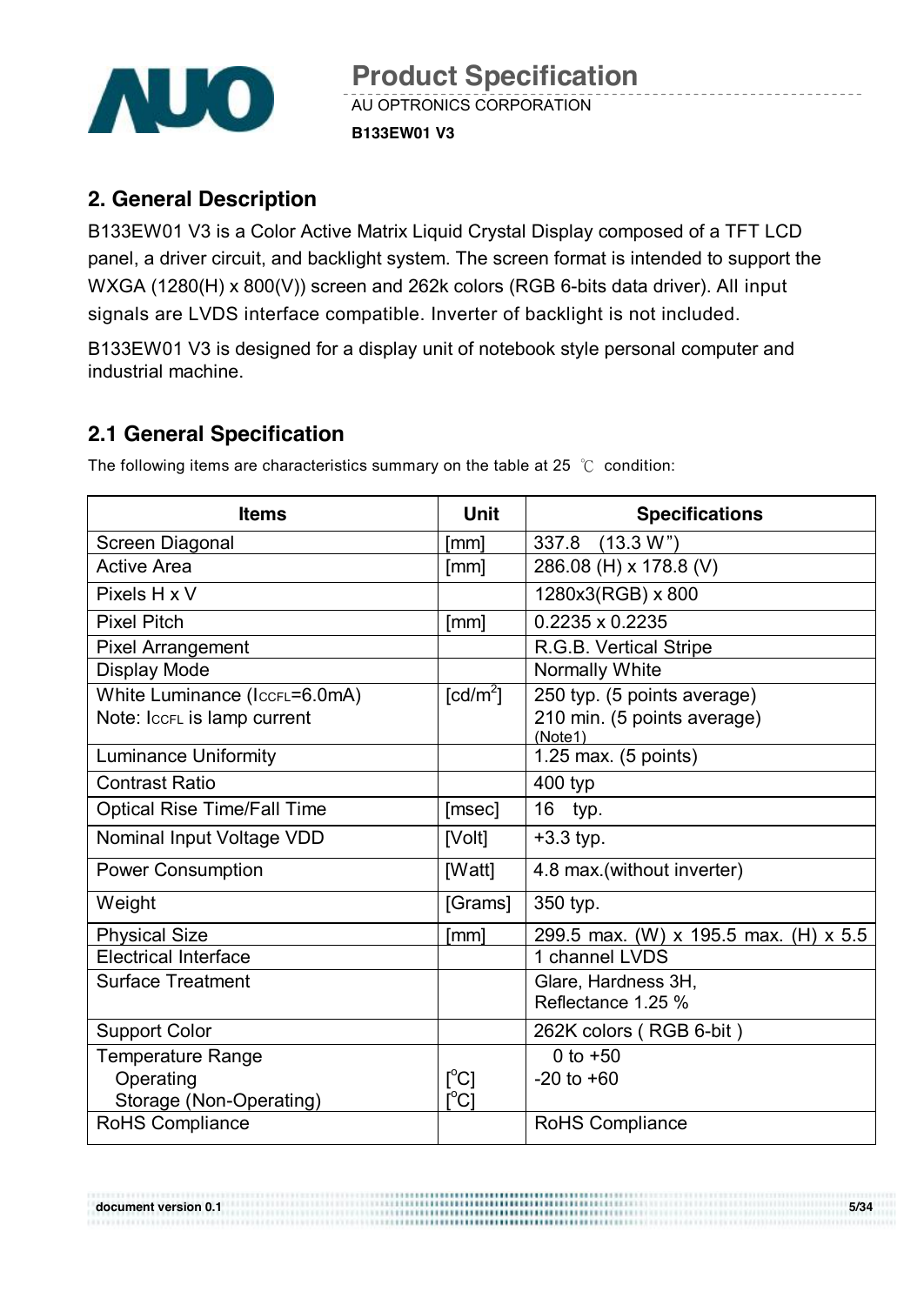

AU OPTRONICS CORPORATION

#### **B133EW01 V3**

## **2.2 Optical Characteristics**

The optical characteristics are measured under stable conditions at 25℃ (Room Temperature):

| Item                                      | <b>Unit</b>            | <b>Conditions</b> |         | Min.  | Typ.           | Max.  | <b>Note</b>    |
|-------------------------------------------|------------------------|-------------------|---------|-------|----------------|-------|----------------|
| <b>White Luminance</b><br>$lccFL = 6.0mA$ | $\lceil cd/m^2 \rceil$ | 5 points average  |         | 210   | 250            |       | 1, 4, 5.       |
| <b>Viewing Angle</b>                      | [degree]               | Horizontal        | (Right) | 40    | 45             |       | 8              |
|                                           | [degree]               | $CR = 10$         | (Left)  | 40    | 45             |       |                |
|                                           | [degree]               | Vertical          | (Upper) | 10    | 25             |       |                |
|                                           | [degree]               | $CR = 10$         | (Lower) | 30    | 35             |       |                |
| <b>Luminance Uniformity</b>               |                        | 5 Points          |         |       |                | 1.25  | $\mathbf{1}$   |
| <b>Luminance Uniformity</b>               |                        | 13 Points         |         |       |                | 1.50  | $\overline{2}$ |
| <b>CR: Contrast Ratio</b>                 |                        |                   |         | 300   | 400            |       | 6              |
| Cross talk                                | $\%$                   |                   |         |       |                | 4     | $\overline{7}$ |
| Response Time                             | [msec]                 | Rising            |         |       | 12             | 16    | 8              |
|                                           | [msec]                 | Falling           |         |       | $\overline{4}$ | 9     |                |
|                                           | [msec]                 | Rising + Falling  |         |       | 16             | 25    |                |
| Color / Chromaticity                      |                        | Red x             |         | 0.565 | 0.595          | 0.625 | 2,8            |
| Coordinates<br>(CIE 1931)                 |                        | Red y             |         | 0.315 | 0.345          | 0.375 |                |
|                                           |                        | Green x           |         | 0.29  | 0.32           | 0.35  |                |
|                                           |                        | Green y           |         | 0.525 | 0.555          | 0.585 |                |
|                                           |                        | Blue x            |         | 0.125 | 0.155          | 0.185 |                |
|                                           |                        | Blue y            |         | 0.115 | 0.145          | 0.175 |                |
|                                           |                        | White x           |         | 0.283 | 0.313          | 0.343 |                |
|                                           |                        | White y           |         | 0.299 | 0.329          | 0.359 |                |

Note 1: 5 points position (Display area : 286.08 (H) x 178.8 (V)mm)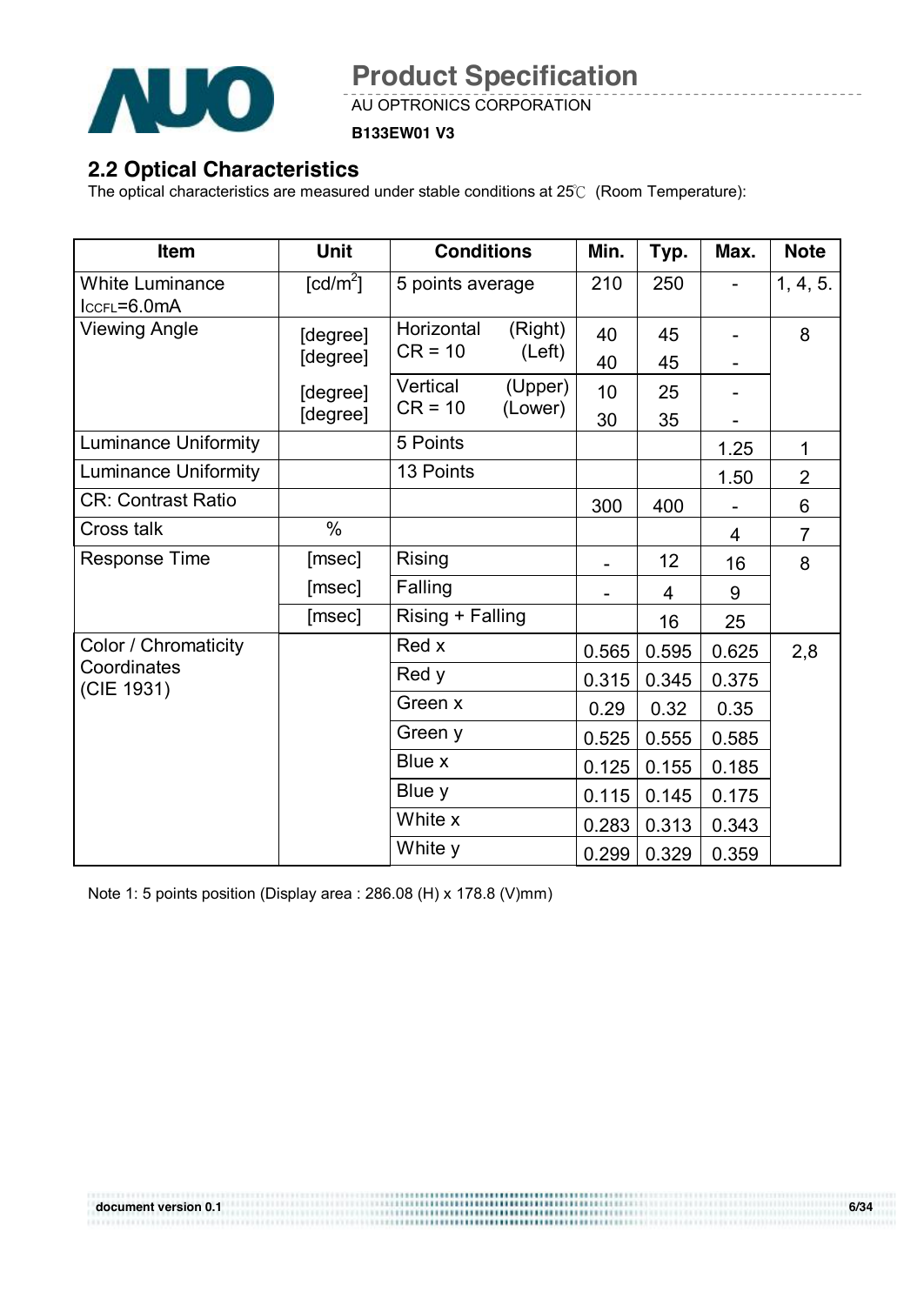

AU OPTRONICS CORPORATION

**B133EW01 V3**



Note 2: 13 points position



Note 3: The luminance uniformity of 5 and 13 points is defined by dividing the maximum luminance values by the minimum test point luminance

| $=$                     | Maximum Brightness of five points |                                       |
|-------------------------|-----------------------------------|---------------------------------------|
| $\delta$ w <sub>5</sub> |                                   | Minimum Brightness of five<br>points  |
|                         |                                   | Maximum Brightness of thirteen points |
| $\delta$ W13            |                                   | Minimum Brightness of thirteen points |

| document version 0.1 | 7/34 |
|----------------------|------|
|                      |      |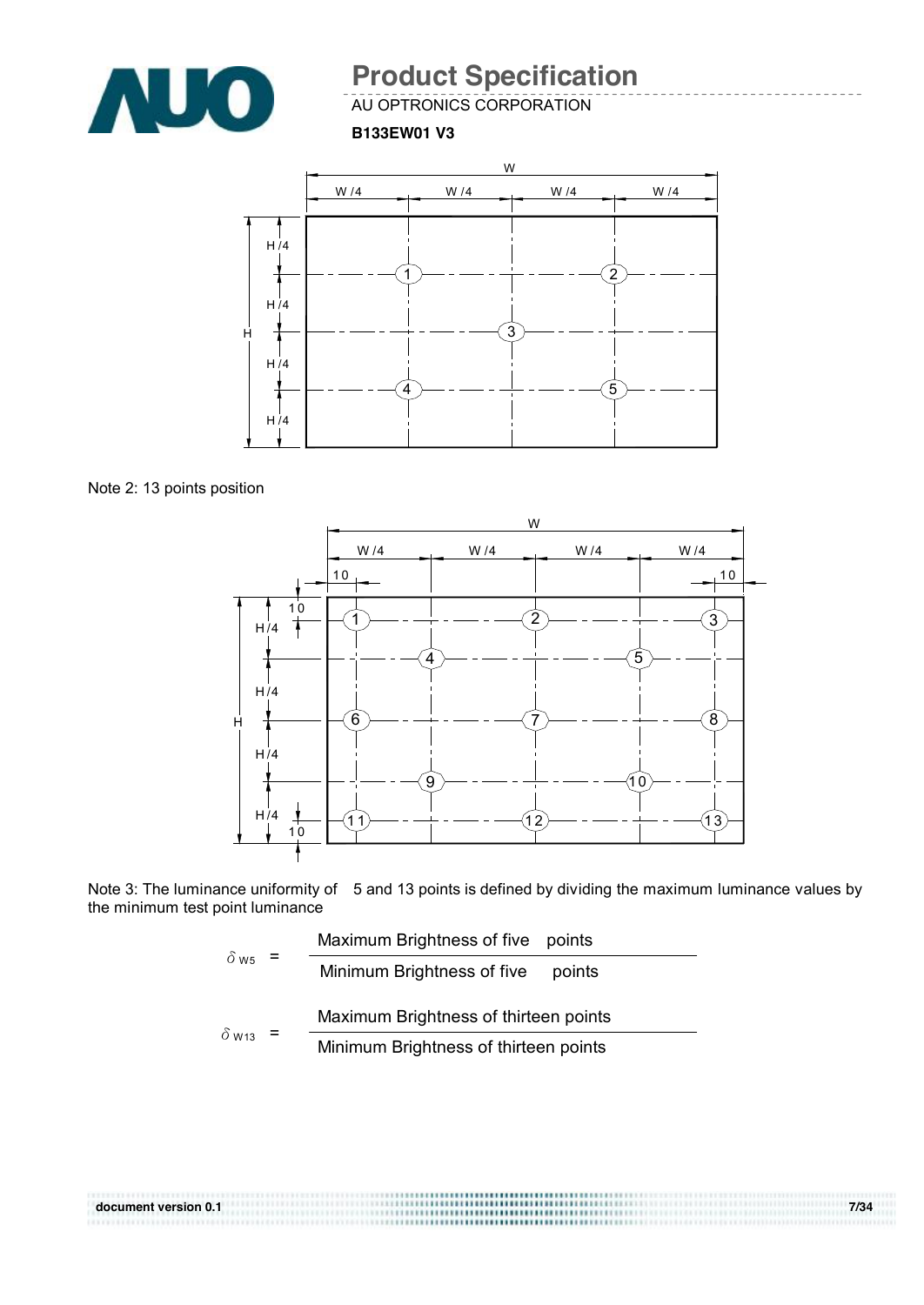

#### Note 4: Measurement method

The LCD module should be stabilized at given temperature for 30 minutes to avoid abrupt temperature change during measuring. In order to stabilize the luminance, the measurement should be executed after lighting Backlight for 30 minutes in a stable, windless and dark room.



Note 5: Definition of Average Luminance of White (Y<sub>L</sub>):

Measure the luminance of gray level 63 at 5 points,  $Y_L = [L (1) + L (2) + L (3) + L (4) + L (5)] / 5$ 

L (x) is corresponding to the luminance of the point X at Figure in Note (1).

Note 6: Definition of contrast ratio:

Contrast ratio is calculated with the following formula.

Contrast ratio (CR)= Brightness on the "White" state Brightness on the "Black" state

| document version 0.1 | <b></b> | 8/34 |
|----------------------|---------|------|
|                      |         |      |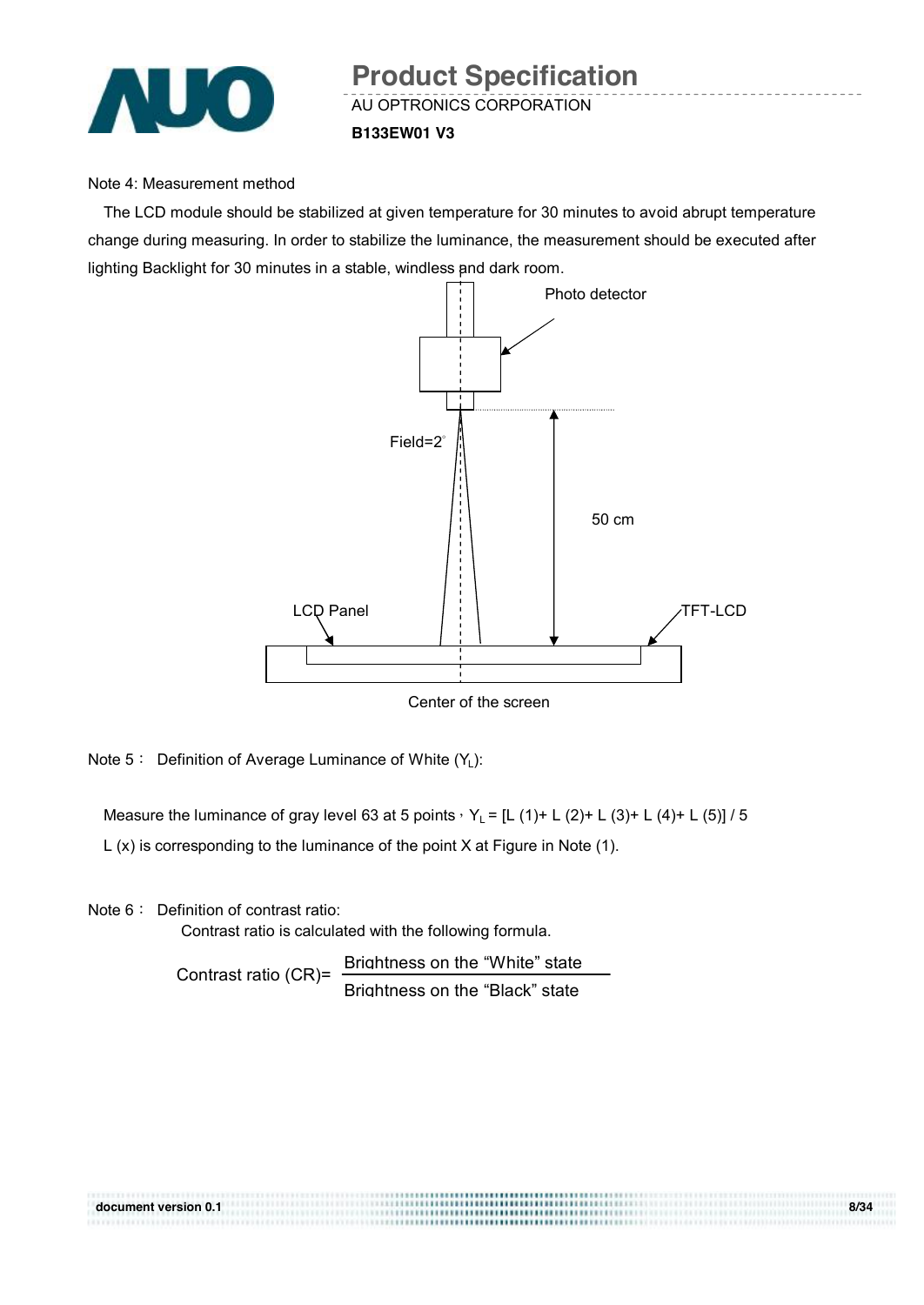

Note 7: Definition of Cross Talk (CT)  $CT = |Y_B - Y_A| / Y_A \times 100$  (%)

**Where** 

YA = Luminance of measured location without gray level 0 pattern (cd/m2)

 $Y_B$  = Luminance of measured location with gray level 0 pattern (cd/m2)



Note 8: Definition of response time:

The output signals of BM-7 or equivalent are measured when the input signals are changed from "Black" to "White" (falling time) and from "White" to "Black" (rising time), respectively. The response time interval between the 10% and 90% of amplitudes. Refer to figure as below.

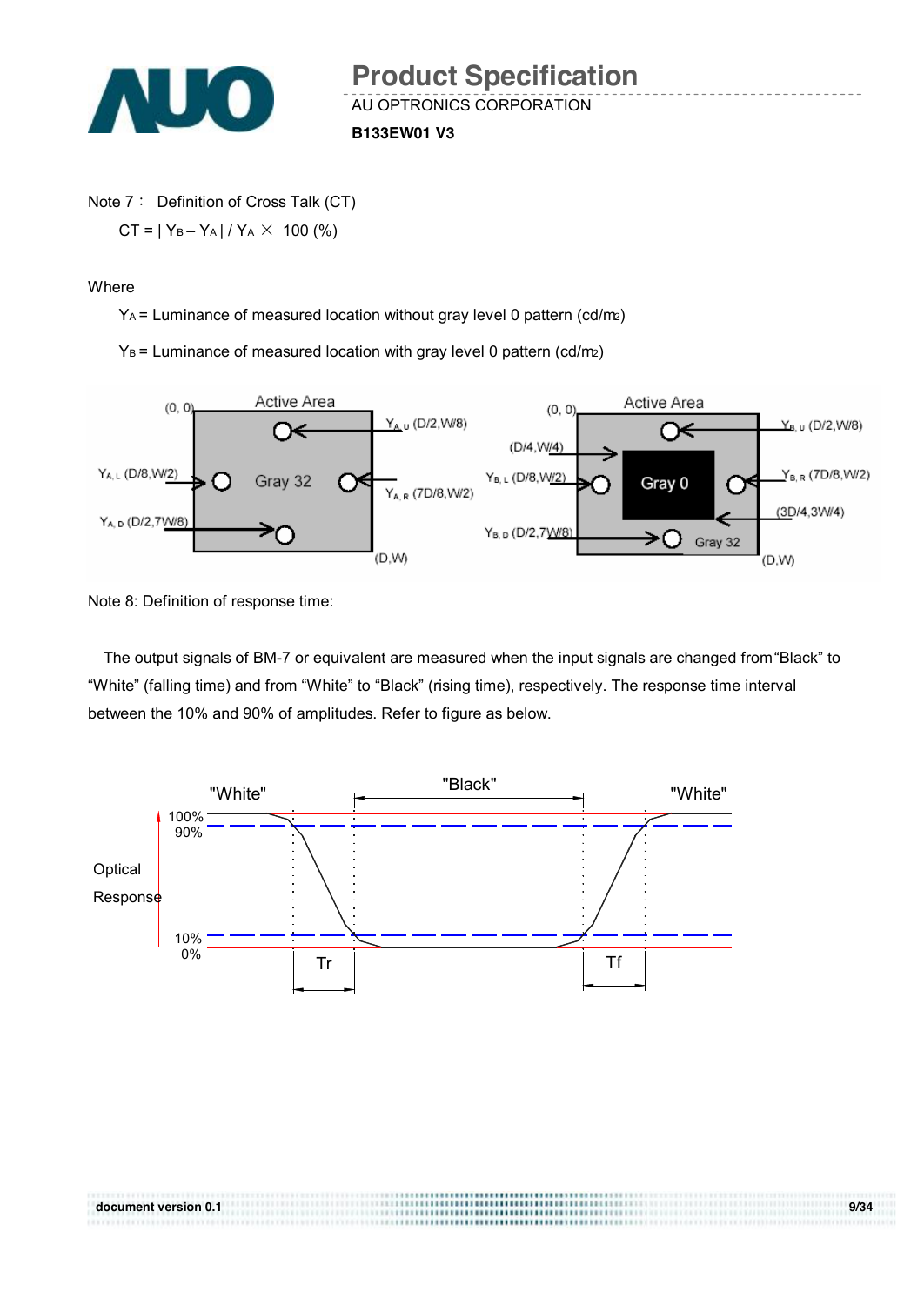

#### Note 8. Definition of viewing angle

Viewing angle is the measurement of contrast ratio ≧10, at the screen center, over a 180° horizontal and 180° vertical range (off-normal viewing angles). The 180° viewing angle range is broken down as follows; 90° ( $\theta$ ) horizontal left and right and 90° ( $\Phi$ ) vertical, high (up) and low (down). The measurement direction is typically perpendicular to the display surface with the screen rotated about its center to develop the desired measurement viewing angle.



| document version 0.1 | <b></b><br><b></b>                 | 10/34 |
|----------------------|------------------------------------|-------|
|                      | ,,,,,,,,,,,,,,,,,,,,,,,,,,,,,,,,,, |       |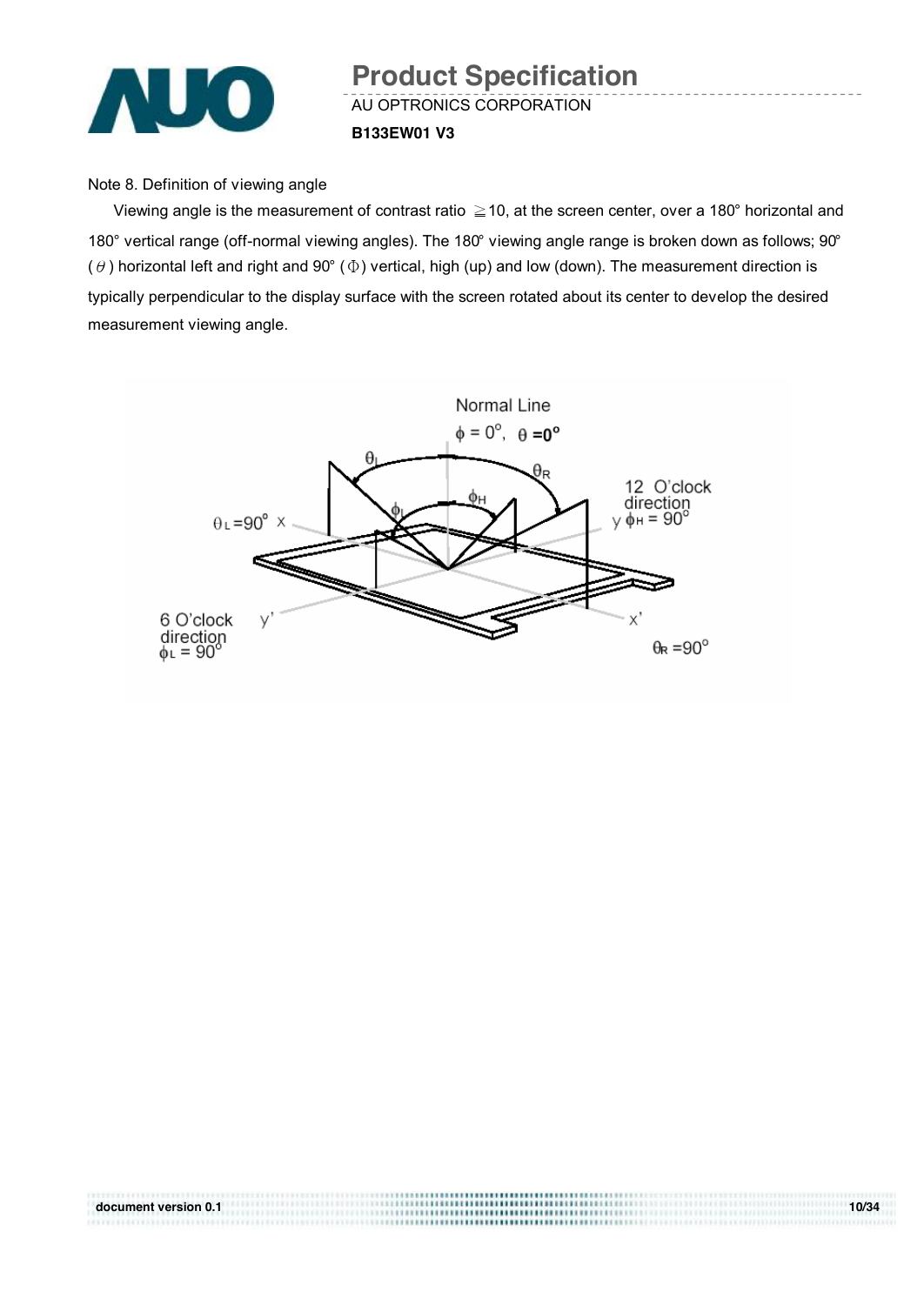

**B133EW01 V3**

## **3. Functional Block Diagram**

The following diagram shows the functional block of the 13. 3inches wide Color TFT/LCD Module:

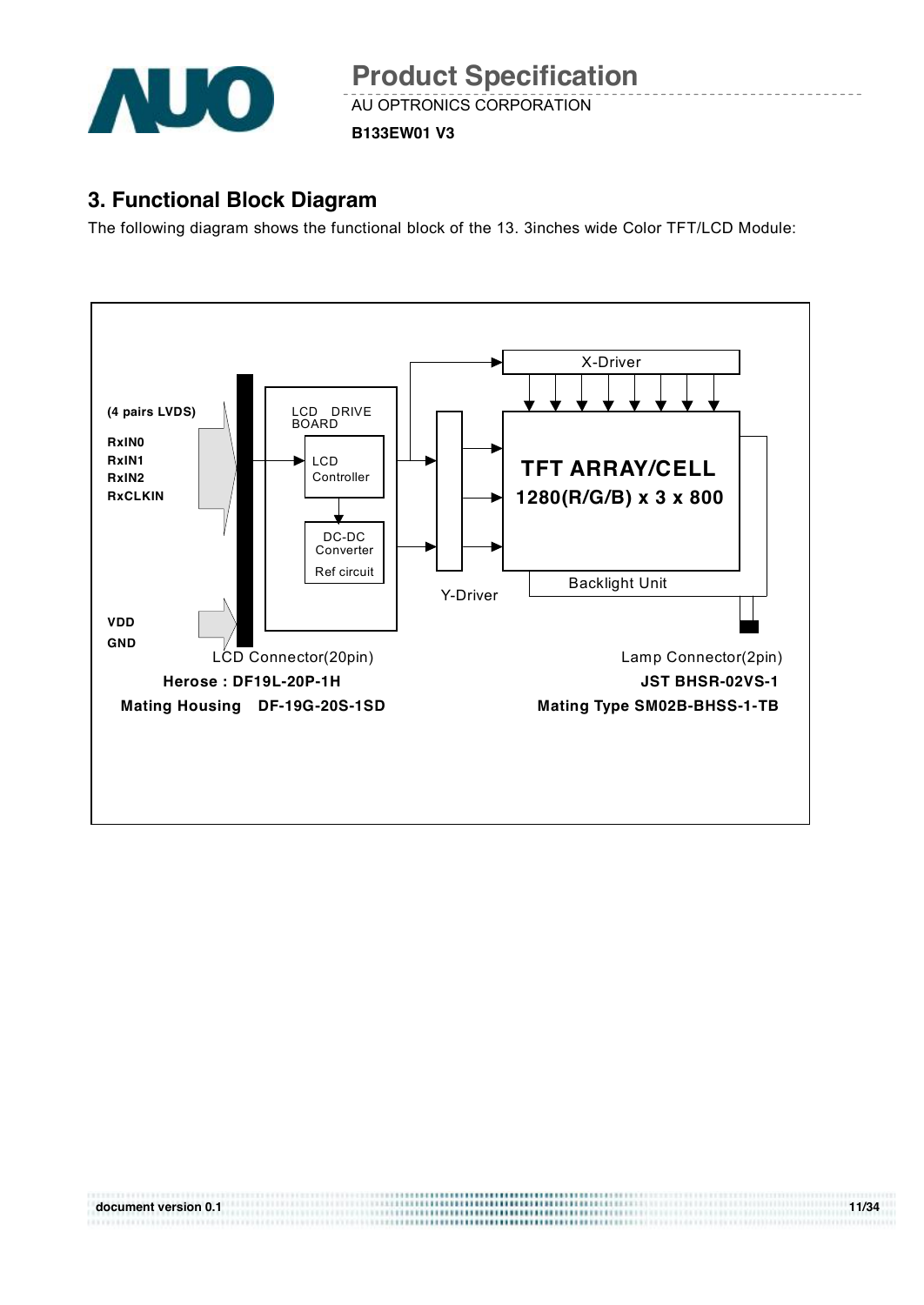

AU OPTRONICS CORPORATION

#### **B133EW01 V3**

### **4. Absolute Maximum Ratings**

Absolute maximum ratings of the module is as following:

### **4.1 Absolute Ratings of TFT LCD Module**

| Item            | Svmbol | Min       | Max  | Unit   | Conditions |
|-----------------|--------|-----------|------|--------|------------|
| Logic/LCD Drive | Vin    | ົ<br>−∪.ം | +4.0 | [Volt] | Note 1     |

### **4.2 Absolute Ratings of Backlight Unit**

| Item            | <b>Symbol</b> | Min                      | Max | Unit     | <b>Conditions</b>     |
|-----------------|---------------|--------------------------|-----|----------|-----------------------|
| CCFL<br>Current | <b>ICCFL</b>  | $\overline{\phantom{0}}$ | 6.5 | [mA] rms | Note 1, $\mathcal{C}$ |

#### **4.3 Absolute Ratings of Environment**

| <b>Item</b>                  | Symbol | Min | Max | Unit                                    | <b>Conditions</b> |
|------------------------------|--------|-----|-----|-----------------------------------------|-------------------|
| <b>Operating Temperature</b> | TOP    |     | +50 | $\mathsf{I}^\circ\mathsf{C} \mathsf{I}$ | Note 3            |
| <b>Operation Humidity</b>    | HOP    | 5   | 95  | [%RH]                                   | Note 3            |
| Storage Temperature          | TST    | -20 | +60 | [°C]                                    | Note 3            |
| <b>Storage Humidity</b>      | HST    | 5   | 95  | [%RH]                                   | Note 3            |

Note 1: At Ta (25℃ )

Note 2: Permanent damage to the device may occur if exceed maximum values

Note 3: For quality performance, please refer to AUO IIS(Incoming Inspection Standard).



**document version 0.1 12/34**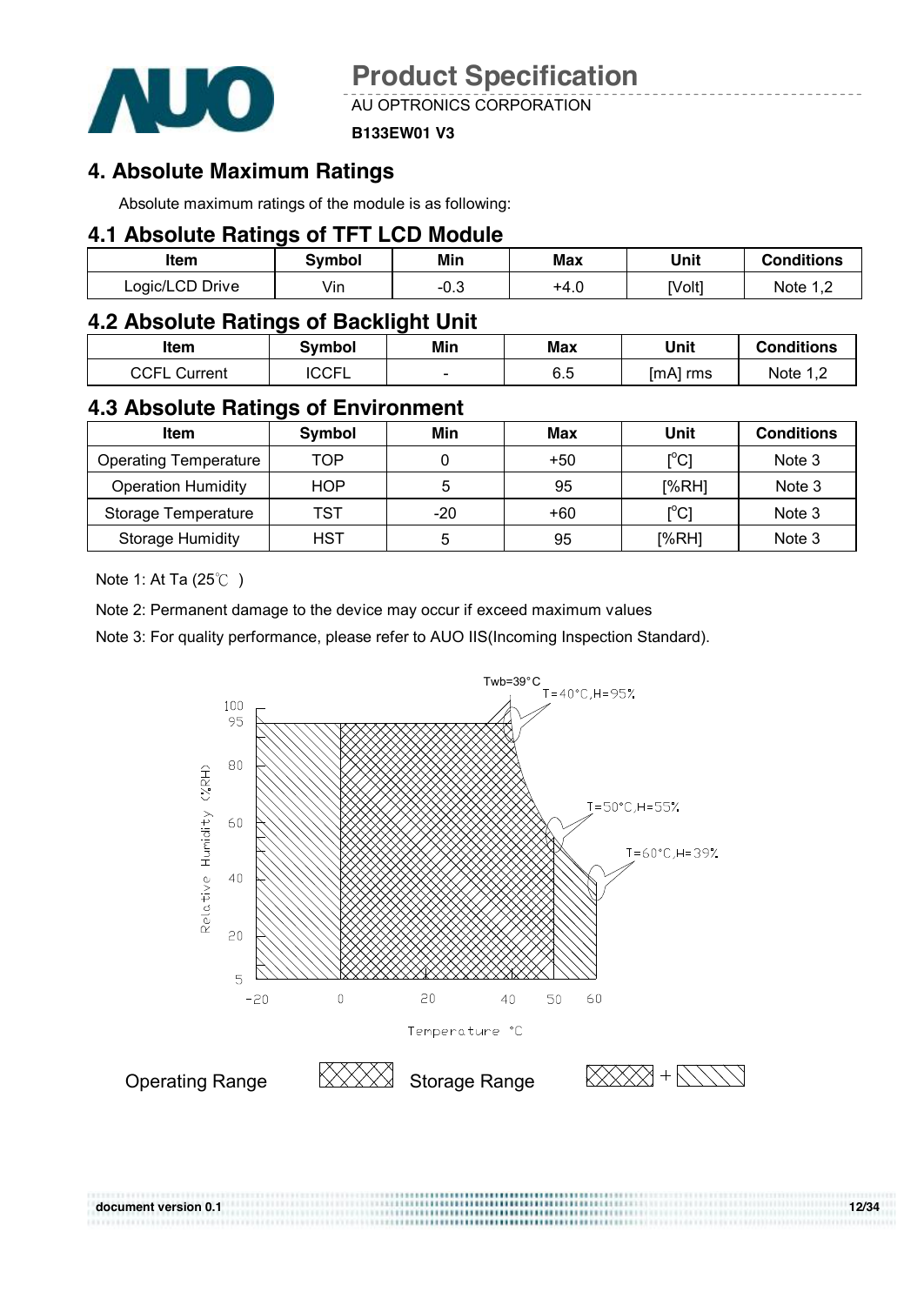

**B133EW01 V3**

## **5. Electrical characteristics**

### **5.1 TFT LCD Module**

#### **5.1.1 Power Specification**

Input power specifications are as follows;

| <b>Symble</b> | <b>Parameter</b>      | Min | Typ | <b>Max</b> | <b>Units</b> | <b>Note</b> |
|---------------|-----------------------|-----|-----|------------|--------------|-------------|
| <b>VDD</b>    | Logic/LCD Drive       | 3.0 | 3.3 | 3.6        | [Volt]       |             |
|               | Voltage               |     |     |            |              |             |
| <b>PDD</b>    | <b>VDD Power</b>      |     |     | 0.8        | [Watt]       | Note 1      |
| <b>IDD</b>    | <b>IDD Current</b>    |     | 200 | 250        | [mA]         | Note 1      |
| <b>IRush</b>  | <b>Inrush Current</b> |     |     | 1500       | [MA]         | Note 2      |
| <b>VDDrp</b>  | Allowable             |     |     | 100        | [mV]         |             |
|               | Logic/LCD Drive       |     |     |            | $p-p$        |             |
|               | <b>Ripple Voltage</b> |     |     |            |              |             |

Note 1: Maximum Measurement Condition: Black Patterm

Note 2: Measure Condition





**Vin rising time** 

| document version 0.1 | ,,,,,,,,,,,,,,,,,,,,,,,,,,,,,,,,,,,,, | 13/34 |
|----------------------|---------------------------------------|-------|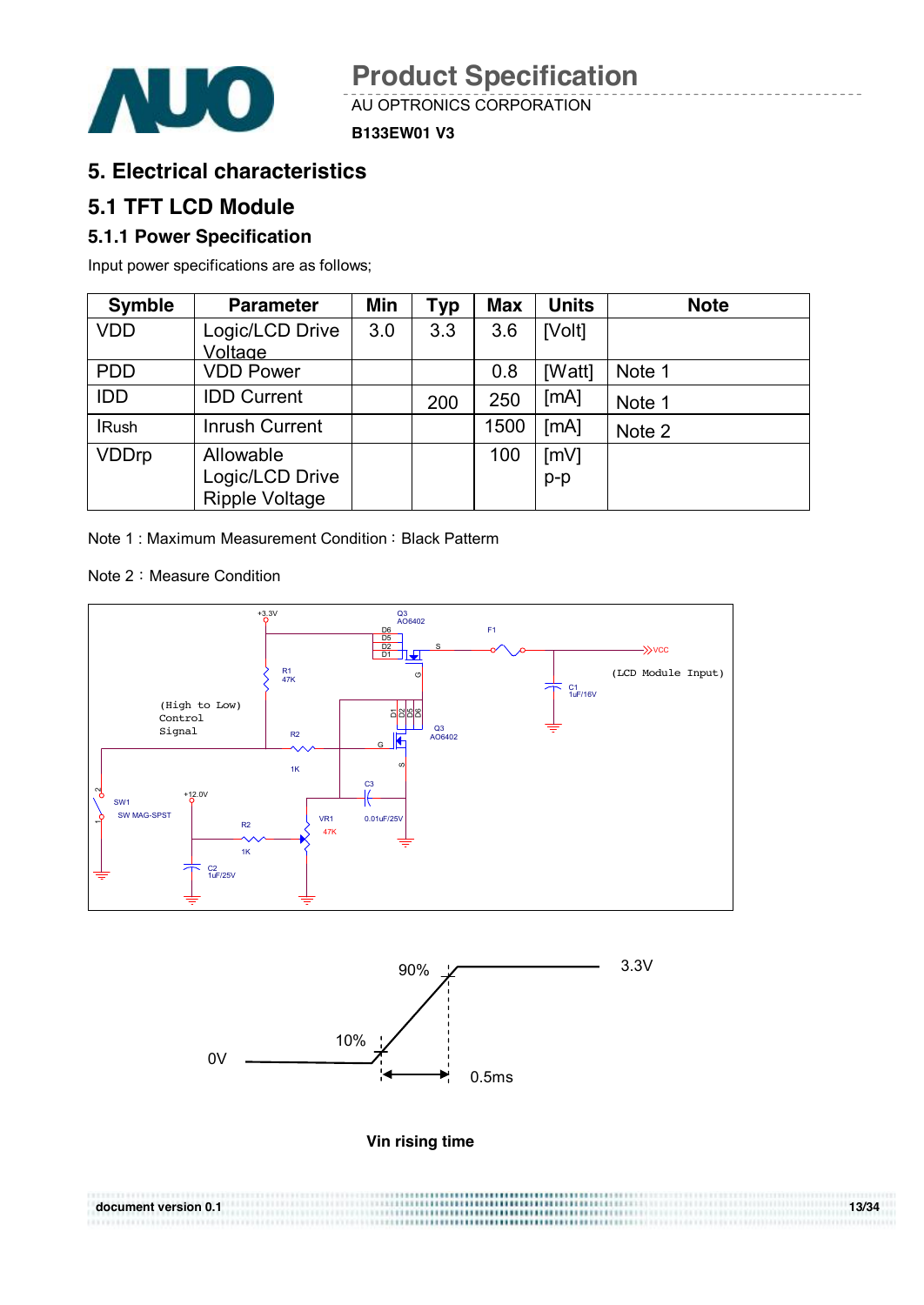

**B133EW01 V3**

#### **5.1.2 Signal Electrical Characteristics**

Input signals shall be low or High-impedance state when VDD is off.

Signal electrical characteristics are as follows;

| <b>Parameter</b> | <b>Condition</b>                                 | Min    | <b>Max</b> | Unit |
|------------------|--------------------------------------------------|--------|------------|------|
| Vth              | Differential Input High<br>Threshold (Vcm=+1.2V) |        | 100        | [mV] |
| Vtl              | Differential Input Low<br>Threshold (Vcm=+1.2V)  | $-100$ |            | [mV] |
| Vcm              | Differential Input<br>Common Mode Voltage        | 1.0    | 1.5        | [V]  |

**document version 0.1 14/34** 

Note: LVDS Differential Voltage

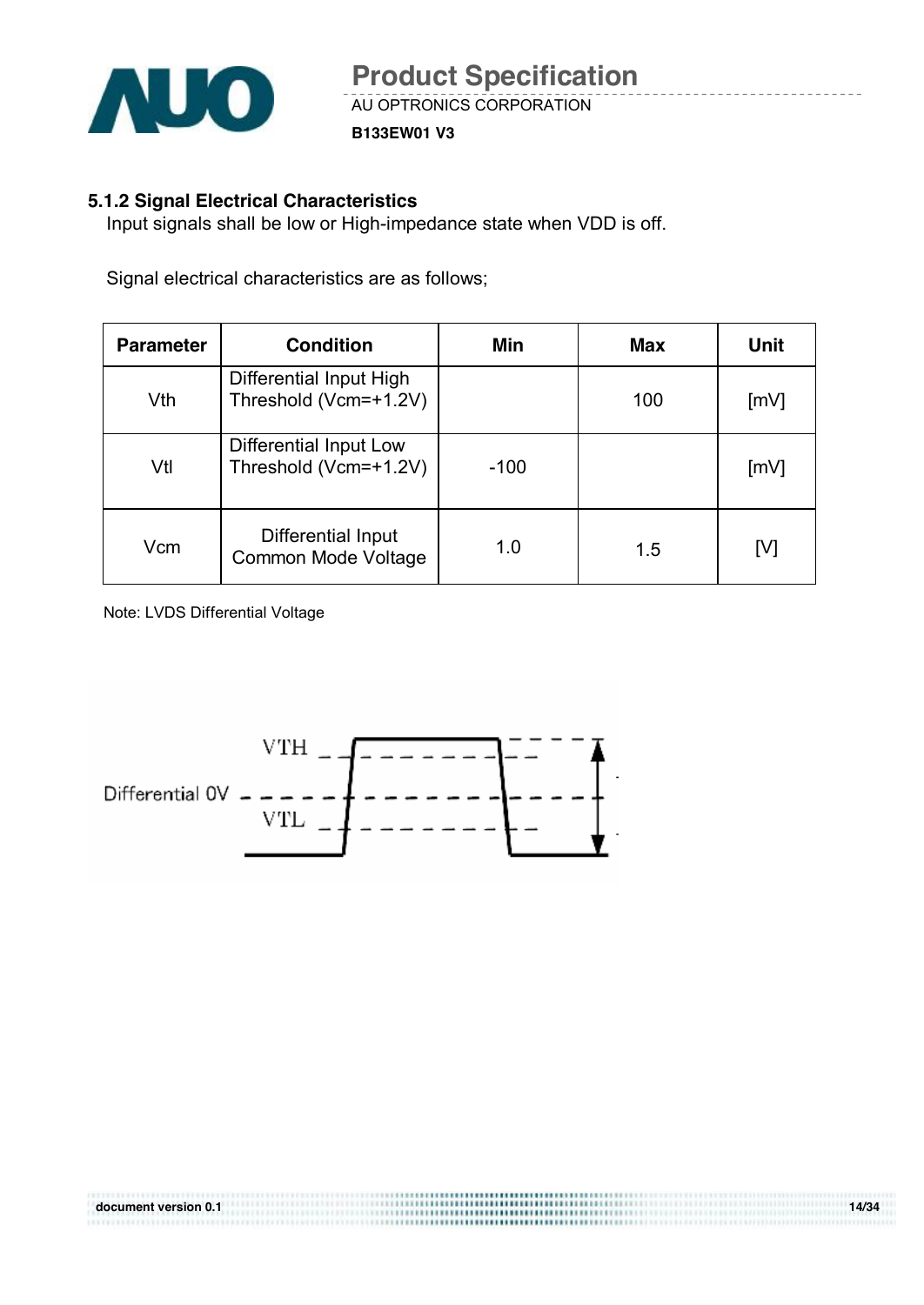

**B133EW01 V3**

## **5.2 Backlight Unit**

Parameter guideline for CCFL Inverter

| <b>Parameter</b>                                 | Min  | <b>Typ</b> | <b>Max</b> | <b>Units</b>           | <b>Condition</b>                 |
|--------------------------------------------------|------|------------|------------|------------------------|----------------------------------|
| <b>White Luminance</b><br>5 points average       | 210  | 250        |            | $\lceil cd/m^2 \rceil$ |                                  |
| <b>CCFL current(IccFL)</b>                       | 2.0  | 6.0        | 7.0        | [mA] rms               | (Ta=25℃)<br>$(Ta=25^{\circ}C)$   |
|                                                  |      |            |            |                        | Note 2                           |
| <b>CCFL Frequency (FccFL)</b>                    | 45   | 62         | 70         | [KHz]                  | $(Ta=25^{\circ}C)$<br>Note $3,4$ |
| <b>CCFL Ignition Voltage(Vs)</b>                 | 1315 |            |            | [Volt] rms             | $(Ta=0^{\circ}C)$<br>Note 5      |
| <b>CCFL Ignition Voltage(Vs)</b>                 | 1095 |            |            | [Volt] rms             | $(Ta=25^{\circ}C)$<br>Note 5     |
| <b>CCFL Voltage (Reference)</b><br>$(Vc$ CFL $)$ | 608  | 640        | 672        | [Volt] rms             | $(Ta=25^{\circ}C)$<br>Note 6     |
| <b>CCFL Power consumption</b><br>(PccFL)         |      | 3.8        | 4.2        | [Watt]                 | $(Ta=25^{\circ}C)$<br>Note 6     |

Note 1: Typ are AUO recommended Design Points.

\*1 All of characteristics listed are measured under the condition using the AUO Test inverter.

\*2 In case of using an inverter other than listed, it is recommended to check the inverter carefully.

Sometimes, interfering noise stripes appear on the screen, and substandard luminance or flicker at low power may happen.

\*3 In designing an inverter, it is suggested to check safety circuit very carefully. Impedance of CCFL, for instance, becomes more than 1 [M ohm] when CFL is damaged.

\*4 Generally, CCFL has some amount of delay time after applying kick-off voltage. It is recommended to keep on applying kick-off voltage for 1 [Sec] until discharge.

\*5 CCFL discharge frequency must be carefully chosen so as not to produce interfering noise stripes on the screen.

\*6 Reducing CCFL current increases CCFL discharge voltage and generally increases CCFL discharge frequency. So all the parameters of an inverter should be carefully designed so as not to produce too much leakage current from high-voltage output of the inverter.

Note 2: It should be employed the inverter which has "Duty Dimming", if ICCFL is less than 4mA.

Note 3: CCFL discharge frequency should be carefully determined to avoid interference between inverter and TFT LCD.

Note 4: The frequency range will not affect to lamp life and reliability characteristics.

| document version 0.1 | <br><b></b> | 15/34 |
|----------------------|-------------|-------|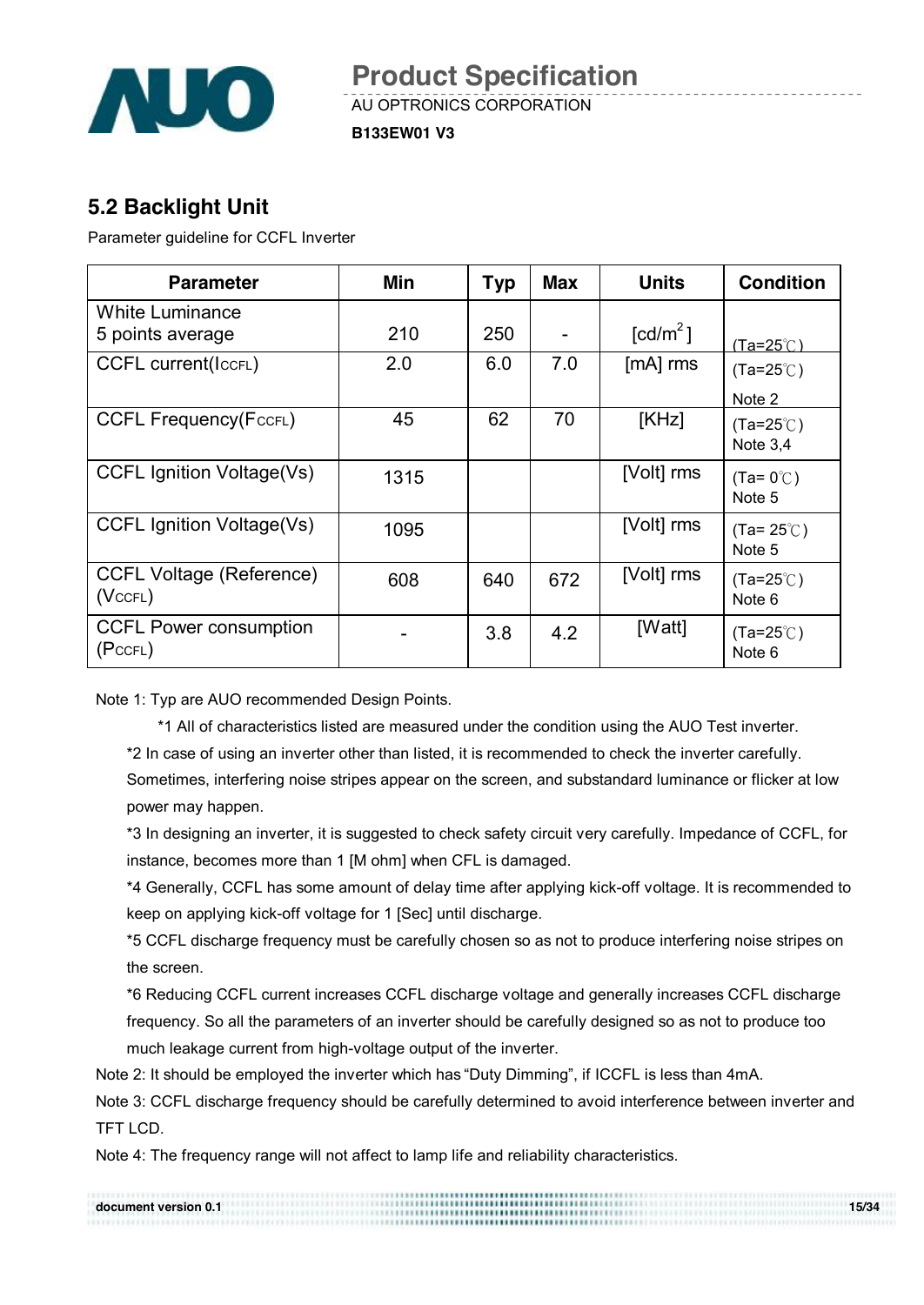

AU OPTRONICS CORPORATION

#### **B133EW01 V3**

Note 5: CCFL inverter should be able to give out a power that has a generating capacity of over 1,430 voltage. Lamp units need 1,400 voltage minimum for ignition.

Note 6: Calculator value for reference (ICCFL×VCCFL=PCCFL)

Note 7: Requirements for a system inverter design, which is intended to have a better display performance, a better power efficiency and a more reliable lamp, are following.

**document version 0.1 16/34 16/34** 

It shall help increase the lamp lifetime and reduce leakage current.

- a. The asymmetry rate of the inverter waveform should be less than 10%.
- b. The distortion rate of the waveform should bewithin  $\sqrt{2}$  ±10%.
- \* Inverter output waveform had better be more similar to ideal sine wave.



\n- \* Asymmetry rate:
\n- $$
|I_p - I_{-p}| / I_{rms} \cdot 100\%
$$
\n- \* Distortion rate
\n- $I_p$  (or  $I_{-p}$ ) /  $I_{rms}$
\n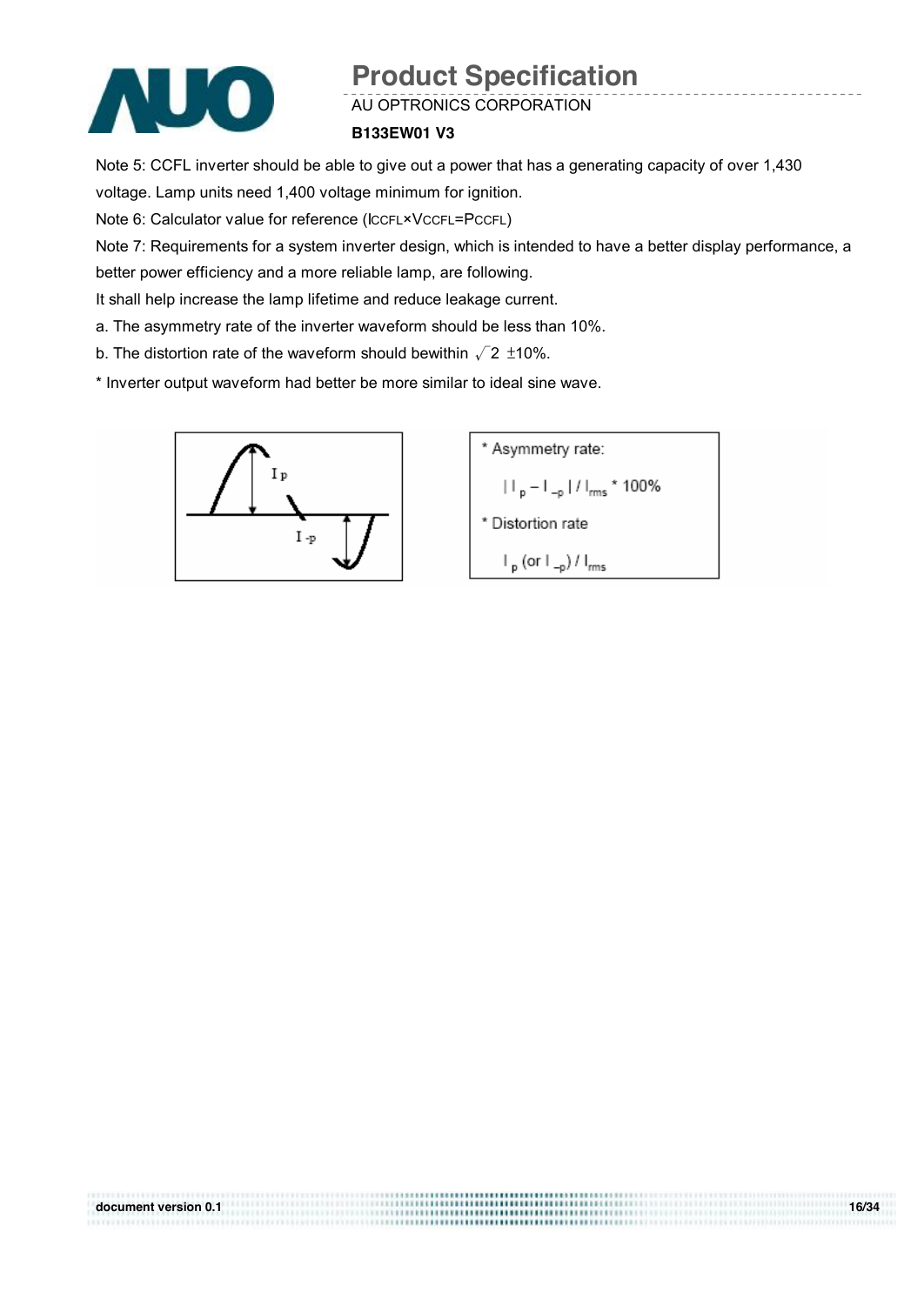

**B133EW01 V3**

## **6. Signal Characteristic**

## **6.1 Pixel Format Image**

Following figure shows the relationship of the input signals and LCD pixel format.

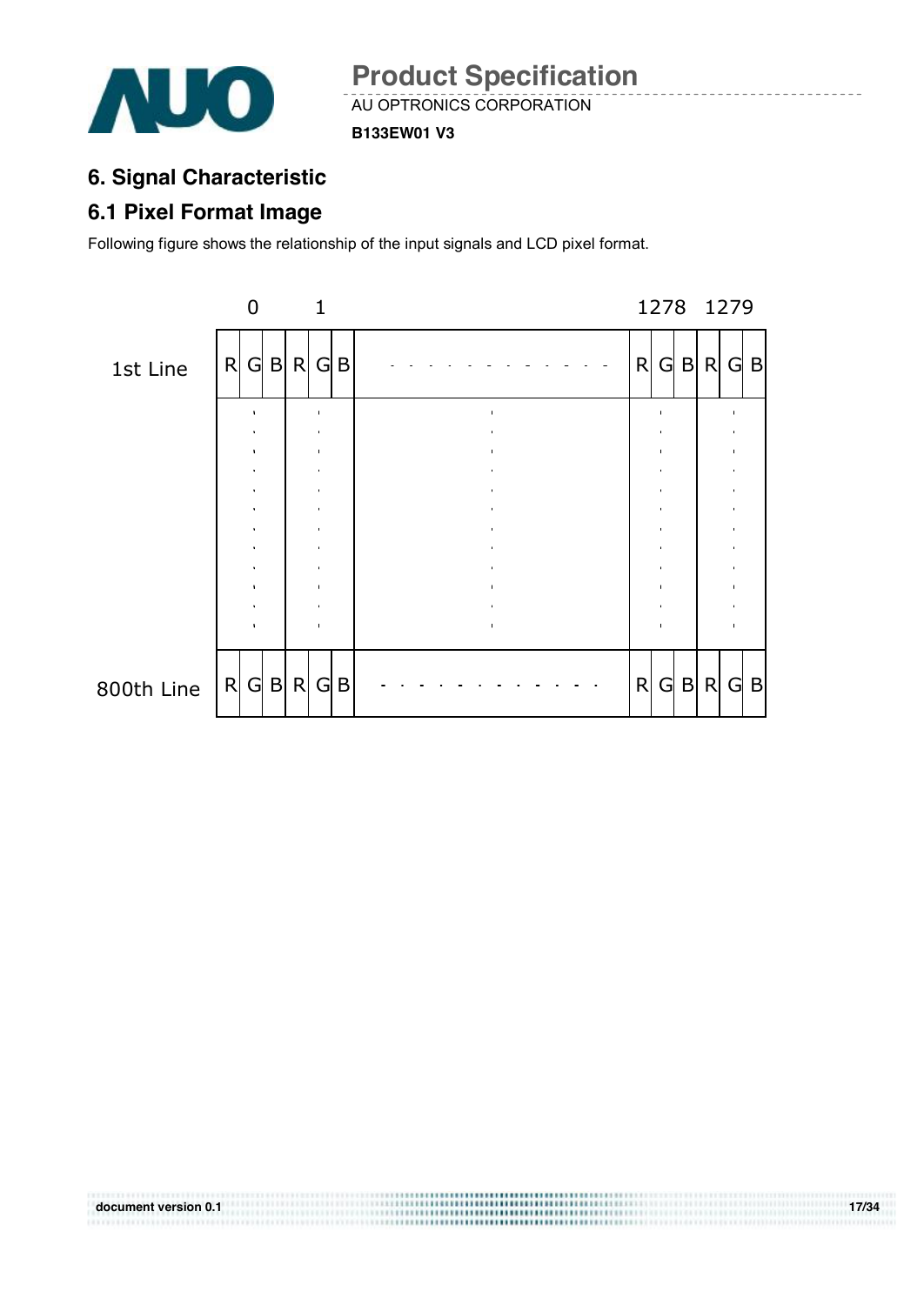

AU OPTRONICS CORPORATION

**B133EW01 V3**

## **6.2 The input data format**



| <b>Signal Name</b> | <b>Description</b>     |                                               |
|--------------------|------------------------|-----------------------------------------------|
| R <sub>5</sub>     | Red Data 5 (MSB)       | Red-pixel Data                                |
| R <sub>4</sub>     | Red Data 4             | Each red pixel's brightness data consists of  |
| R <sub>3</sub>     | Red Data 3             | these 6 bits pixel data.                      |
| R <sub>2</sub>     | Red Data 2             |                                               |
| R <sub>1</sub>     | Red Data 1             |                                               |
| R <sub>0</sub>     | Red Data 0 (LSB)       |                                               |
|                    | Red-pixel Data         |                                               |
| G <sub>5</sub>     | Green Data 5 (MSB)     | Green-pixel Data                              |
| G4                 | Green Data 4           | Each green pixel's brightness data consists   |
| G <sub>3</sub>     | Green Data 3           | of these 6 bits pixel data.                   |
| G <sub>2</sub>     | Green Data 2           |                                               |
| G <sub>1</sub>     | Green Data 1           |                                               |
| G <sub>0</sub>     | Green Data 0 (LSB)     |                                               |
|                    | Green-pixel Data       |                                               |
| <b>B5</b>          | Blue Data 5 (MSB)      | <b>Blue-pixel Data</b>                        |
| <b>B4</b>          | Blue Data 4            | Each blue pixel's brightness data consists of |
| B <sub>3</sub>     | <b>Blue Data 3</b>     | these 6 bits pixel data.                      |
| <b>B2</b>          | <b>Blue Data 2</b>     |                                               |
| <b>B1</b>          | <b>Blue Data 1</b>     |                                               |
| B <sub>0</sub>     | Blue Data 0 (LSB)      |                                               |
|                    | <b>Blue-pixel Data</b> |                                               |
| <b>RxCLKIN</b>     | Data Clock             | The typical frequency is 68.9 MHZ The         |
|                    |                        | signal is used to strobe the pixel data and   |
|                    |                        | DE signals. All pixel data shall be valid at  |
|                    |                        | the falling edge when the DE signal is high.  |
| <b>DE</b>          | <b>Display Timing</b>  | This signal is strobed at the falling edge of |
|                    |                        | RxCLKIN. When the signal is high, the pixel   |
|                    |                        | data shall be valid to be displayed.          |
| <b>VS</b>          | <b>Vertical Sync</b>   | The signal is synchronized to RxCLKIN.        |
| <b>HS</b>          | <b>Horizontal Sync</b> | The signal is synchronized to RxCLKIN.        |

Note: Output signals from any system shall be low or High-impedance state when VDD is off.

**document version 0.1 18/34 18/34**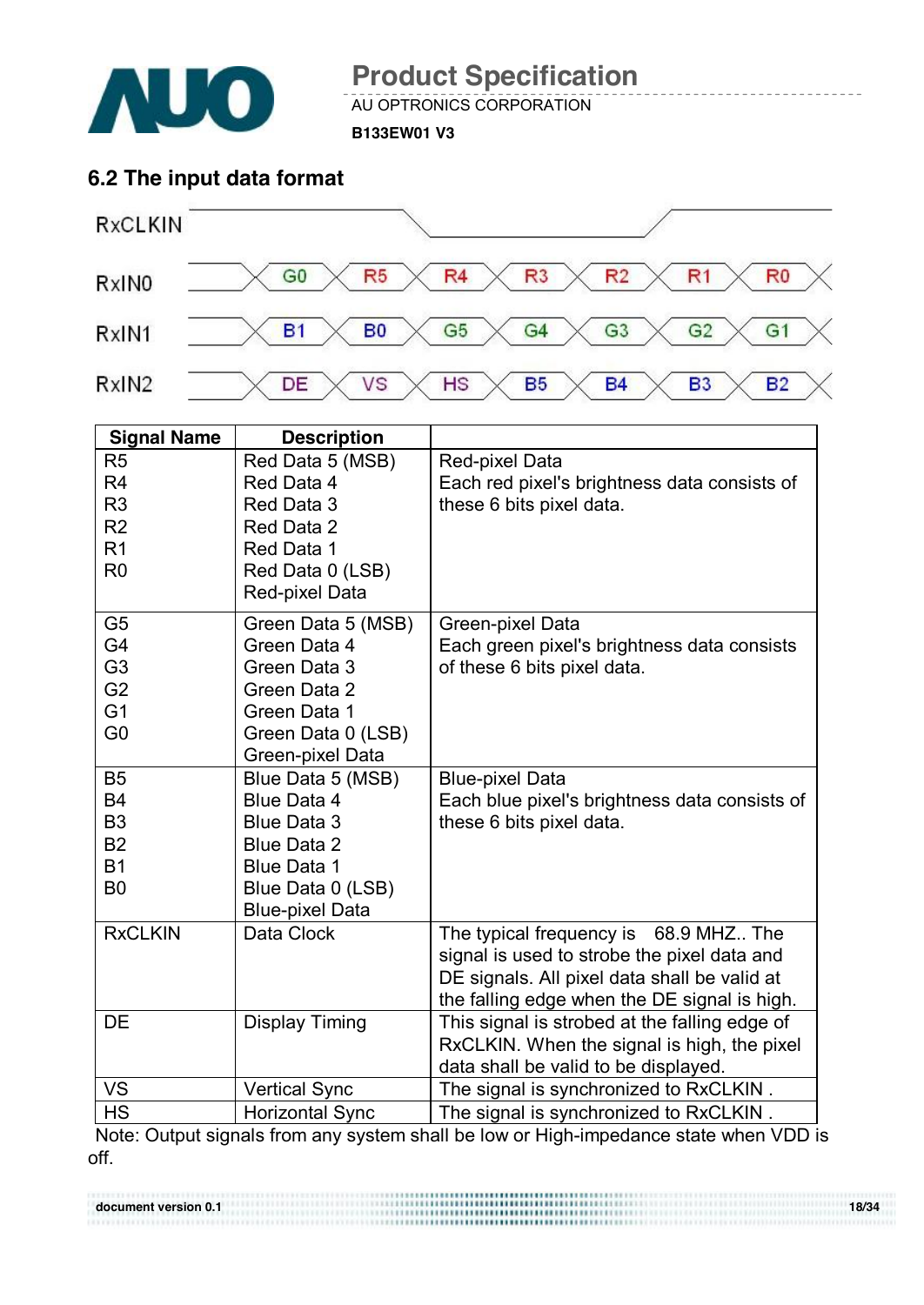

AU OPTRONICS CORPORATION

**B133EW01 V3**

## **6.3 Signal Description/Pin Assignment**

|                |                     | LVDS is a differential signal technology for LCD interface and high speed data transfer device. |
|----------------|---------------------|-------------------------------------------------------------------------------------------------|
| PIN#           | <b>Signal Name</b>  | <b>Description</b>                                                                              |
| 1              | <b>GND</b>          | Ground                                                                                          |
| $\overline{2}$ | <b>VDD</b>          | +3.3V Power Supply                                                                              |
| 3              | <b>VDD</b>          | +3.3V Power Supply                                                                              |
| 4              | <b>VEDID</b>        | +3.3V EDID Power                                                                                |
| 5              | <b>NC</b>           | No Connection (Reserve for AUO test)                                                            |
| 6              | CLK <sub>EDID</sub> | <b>EDID Clock Input</b>                                                                         |
| 7              | <b>DATAEDID</b>     | <b>EDID Data Input</b>                                                                          |
| 8              | RxIN0-              | LVDS differential data input(R0-R5, G0)                                                         |
| 9              | RxIN0+              | LVDS differential data input(R0-R5, G0)                                                         |
| 10             | <b>GND</b>          | Ground                                                                                          |
| 11             | RxIN1-              | LVDS differential data input(G1-G5, B0-B1)                                                      |
| 12             | RxIN1+              | LVDS differential data input(G1-G5, B0-B1)                                                      |
| 13             | <b>GND</b>          | Ground                                                                                          |
| 14             | RxIN2-              | LVDS differential data input(B2-B5, HS, VS, DE)                                                 |
| 15             | RxIN2+              | LVDS differential data input (B2-B5, HS, VS, DE)                                                |
| 16             | <b>GND</b>          | Ground                                                                                          |
| 17             | RxCLKIN-            | LVDS differential clock input                                                                   |
| 18             | RxCLKIN+            | LVDS differential clock input                                                                   |
| 19             | <b>GND</b>          | Ground                                                                                          |
| 20             | <b>GND</b>          | Ground                                                                                          |

LVDS is a differential signal technology for LCD interface and high speed data transfer device.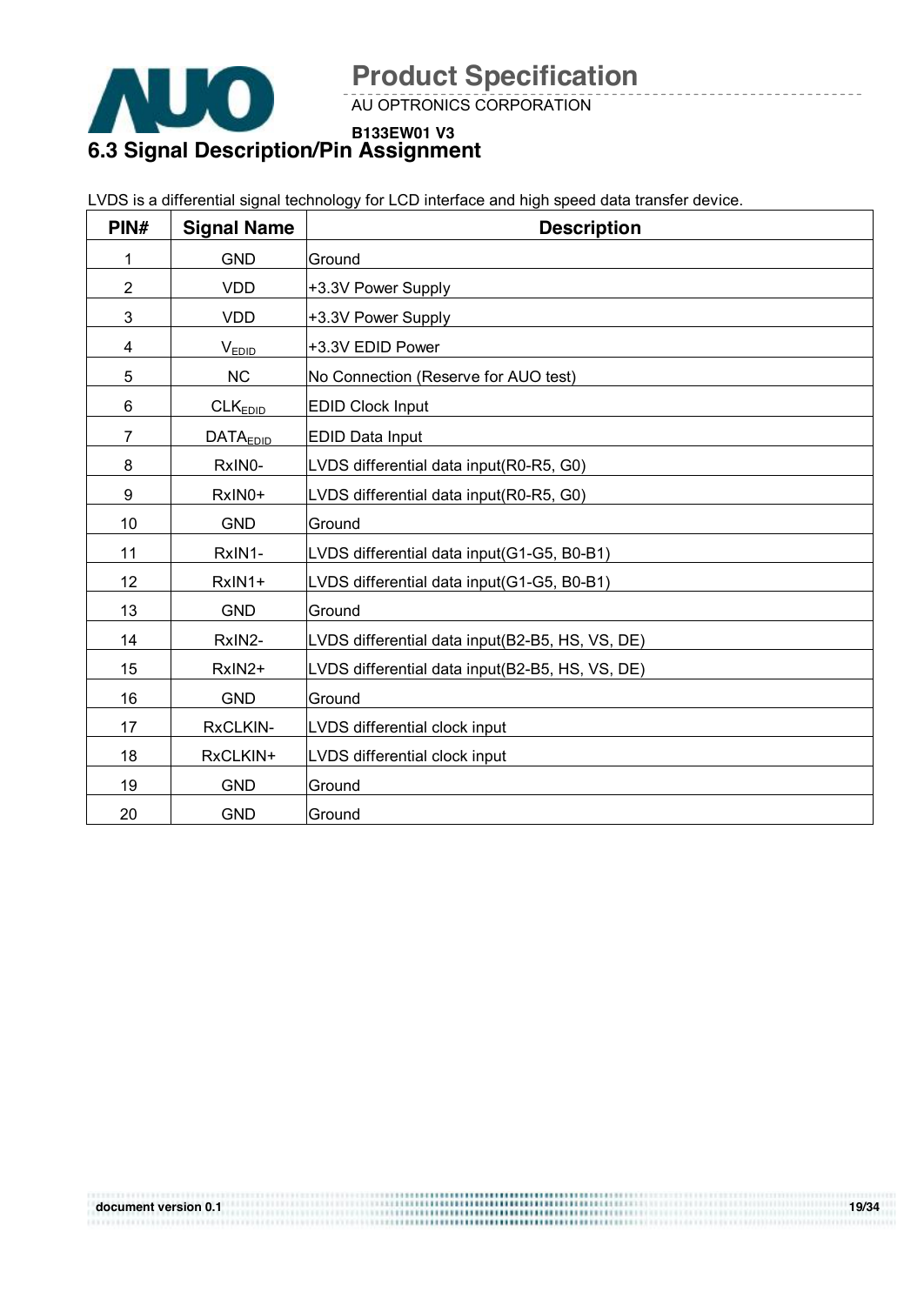

#### AU OPTRONICS CORPORATION

**B133EW01 V3**

Note1: Start from right side



Note2: Input signals shall be low or High-impedance state when VDD is off. internal circuit of LVDS inputs are as following.

The module uses a 100ohm resistor between positive and negative data lines of each receiver input

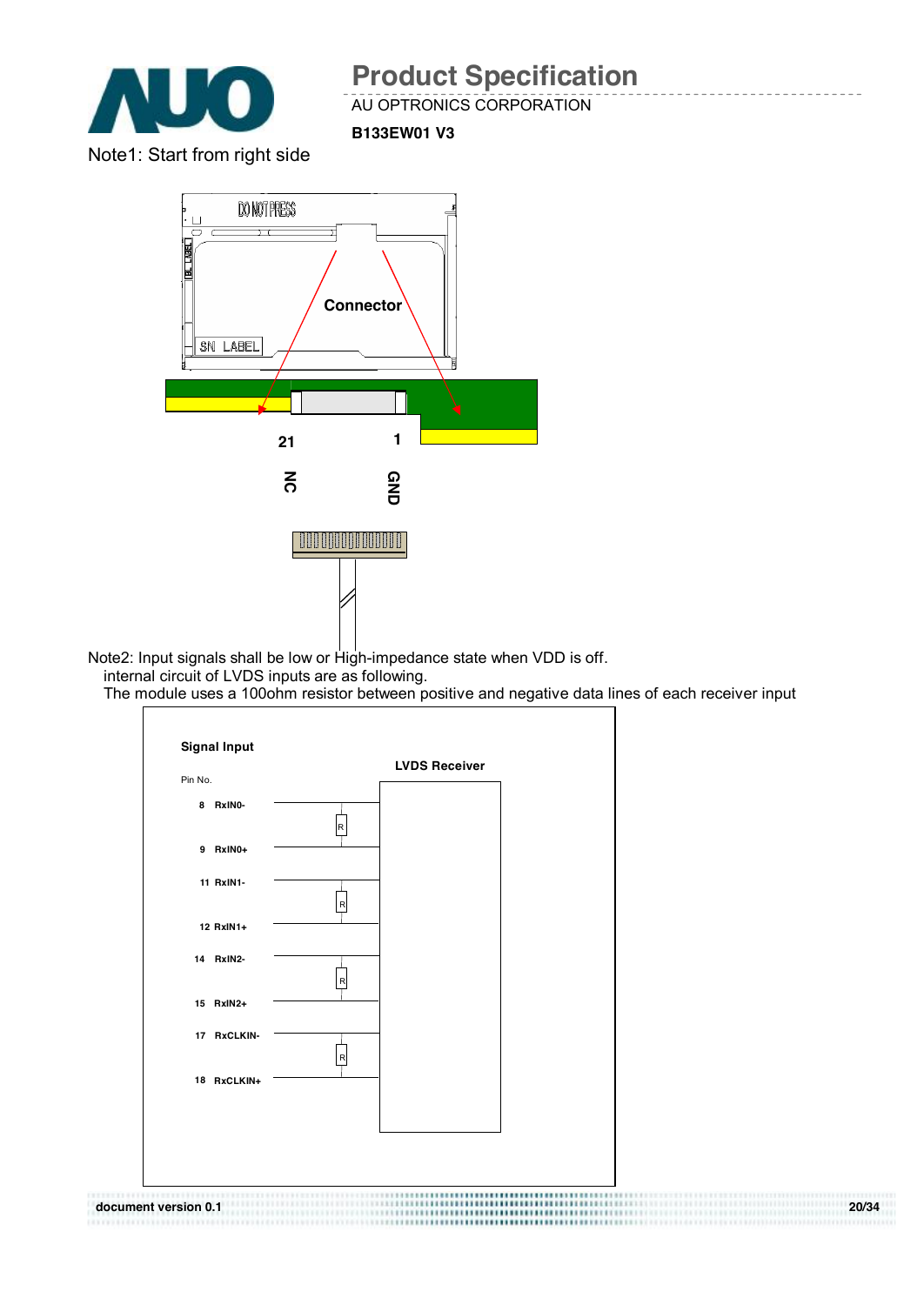

**B133EW01 V3**

## **6.4 Interface Timing**

#### **6.4.1 Timing Characteristics**

Basically, interface timings should match the 1280x800 /60Hz manufacturing guide line timing.

| <b>Parameter</b>  |                 | <b>Symbol</b>                 | Min.                                                                                                                                                                                          | Typ. | Max.                         | <b>Unit</b>          |
|-------------------|-----------------|-------------------------------|-----------------------------------------------------------------------------------------------------------------------------------------------------------------------------------------------|------|------------------------------|----------------------|
| <b>Frame Rate</b> |                 | $\overline{\phantom{0}}$      | 50                                                                                                                                                                                            | 60   | $\qquad \qquad \blacksquare$ | Hz                   |
|                   | Clock frequency | $1/\mathsf{T}_{\text{Clock}}$ | 50                                                                                                                                                                                            | 68.9 | 80                           | <b>MHz</b>           |
|                   | Period          | $\mathsf{T}_\mathsf{V}$       | 803                                                                                                                                                                                           | 816  | 832                          |                      |
| Vertical          | Active          | $T_{VD}$                      |                                                                                                                                                                                               | 800  |                              | $T_{Line}$           |
| Section           | Blanking        | $T_{VB}$                      | 3                                                                                                                                                                                             | 16   | 32                           |                      |
|                   | Period          | $T_{\rm H}$                   | 1302                                                                                                                                                                                          | 1408 | 1700                         |                      |
| Horizontal        | Active          | $\mathsf{T}_{\mathsf{HD}}$    | $\hskip1.6pt\hskip1.6pt\hskip1.6pt\hskip1.6pt\hskip1.6pt\hskip1.6pt\hskip1.6pt\hskip1.6pt\hskip1.6pt\hskip1.6pt\hskip1.6pt\hskip1.6pt\hskip1.6pt\hskip1.6pt\hskip1.6pt\hskip1.6pt\hskip1.6pt$ | 1280 |                              | $T_{\mathsf{Clock}}$ |
| Section           | <b>Blanking</b> | Т <sub>нв</sub>               | 22                                                                                                                                                                                            | 128  | 420                          |                      |

Note : DE mode only

### **6.4.2 Timing diagram**

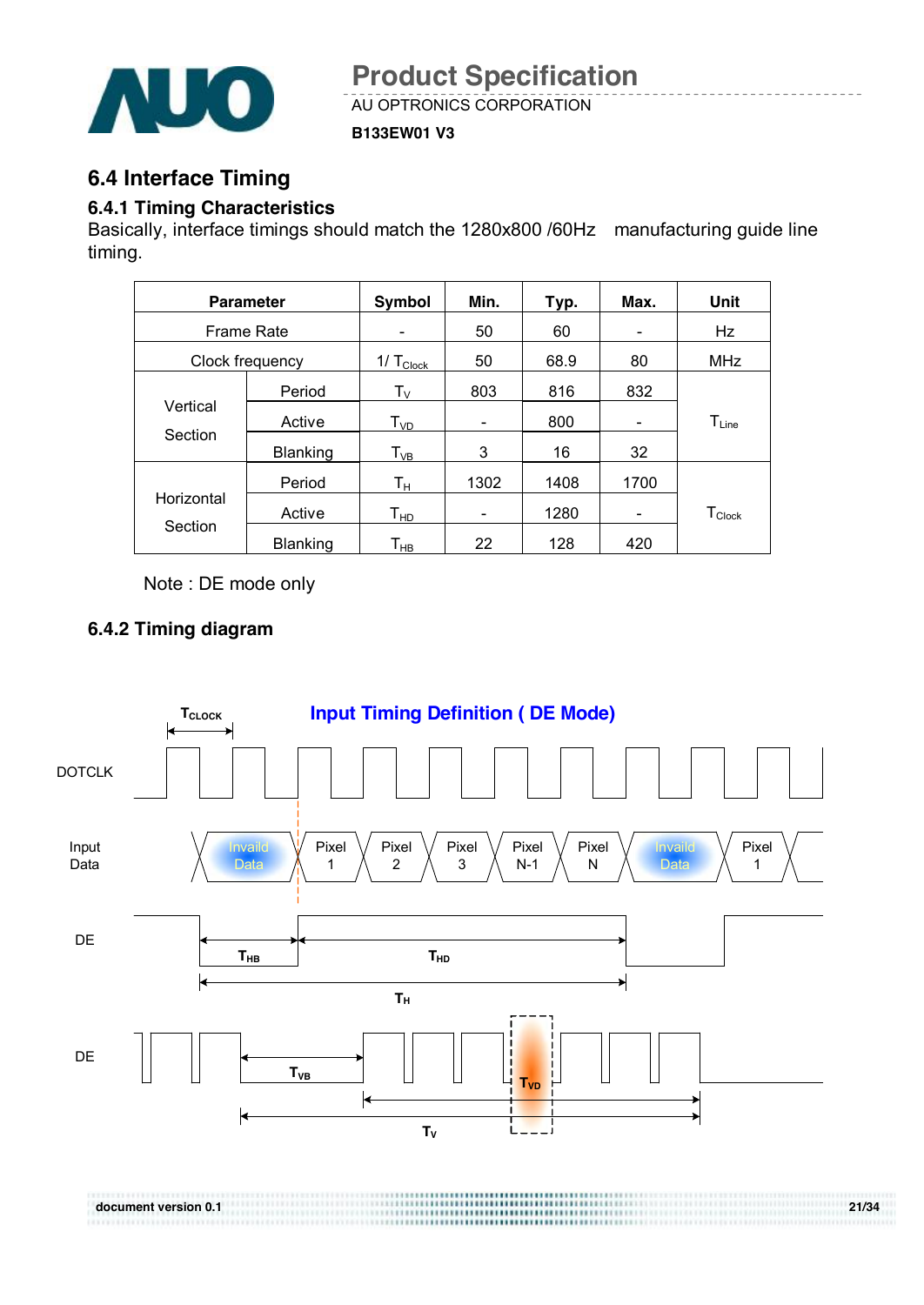

#### **B133EW01 V3**

#### **6.5 Power ON/OFF Sequence**

VDD power and lamp on/off sequence is as follows. Interface signals are also shown in the chart. Signals from any system shall be Hi-Z state or low level when VDD is off.



#### **Power Sequence Timing**

| <b>Parameter</b> | Min. | Typ. | Max. | <b>Units</b> |
|------------------|------|------|------|--------------|
| T <sub>1</sub>   | 0.5  |      | 10   | (ms)         |
| T <sub>2</sub>   | 0    |      | 50   | (ms)         |
| T <sub>3</sub>   | 0    |      | 50   | (ms)         |
| T <sub>4</sub>   | 400  |      |      | (ms)         |
| T <sub>5</sub>   | 200  |      |      | (ms)         |
| T <sub>6</sub>   | 200  | -    | -    | (ms)         |
| T7               | ი    |      | 10   | (ms)         |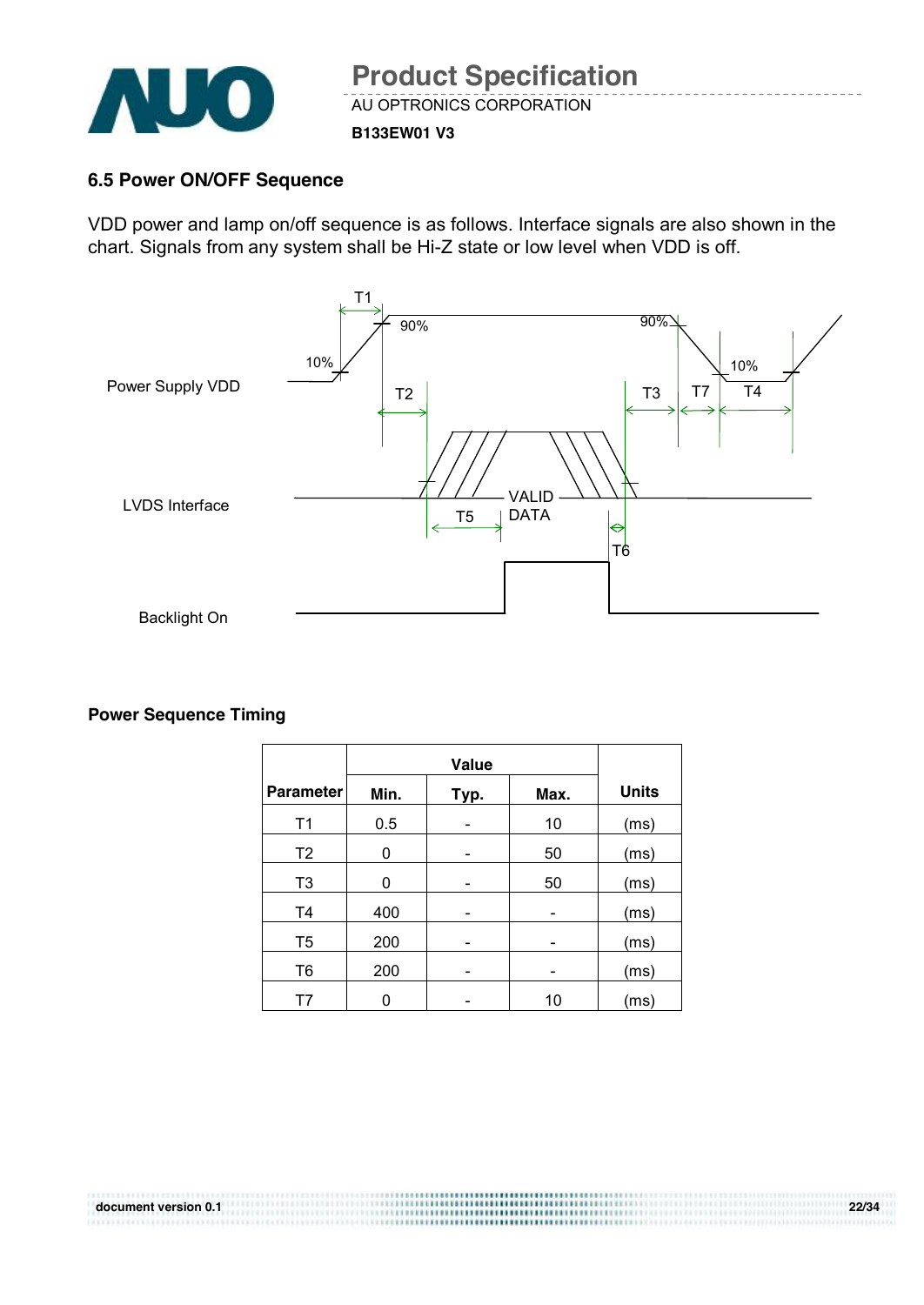

**B133EW01 V3**

## **7. Connector Description**

Physical interface is described as for the connector on module.

These connectors are capable of accommodating the following signals and will be following components.

## **7.1 TFT LCD Module**

| <b>Connector Name / Designation</b> | <b>For Signal Connector</b>  |
|-------------------------------------|------------------------------|
| Manufacturer                        | Hirose or compatible         |
| Type / Part Number                  | DF-19LA-20P-1H or compatible |
| <b>Mating Housing/Part Number</b>   | DF19G-20S-1SD or compatible  |

## **7.2 Backlight Unit**

Physical interface is described as for the connector on module.

These connectors are capable of accommodating the following signals and will be following components.

| <b>Connector Name / Designation</b> | <b>For Lamp Connector</b> |
|-------------------------------------|---------------------------|
| Manufacturer                        | <b>JST</b>                |
| Type / Part Number                  | <b>BHSR-02VS-1</b>        |
| Mating Type / Part Number           | SM02B-BHSS-1-TB           |

## **7.3 Signal for Lamp connector**

| Pin # | Cable color | <b>Signal Name</b> |  |
|-------|-------------|--------------------|--|
|       | Red         | Lamp High Voltage  |  |
|       | White       | Lamp Low Voltage   |  |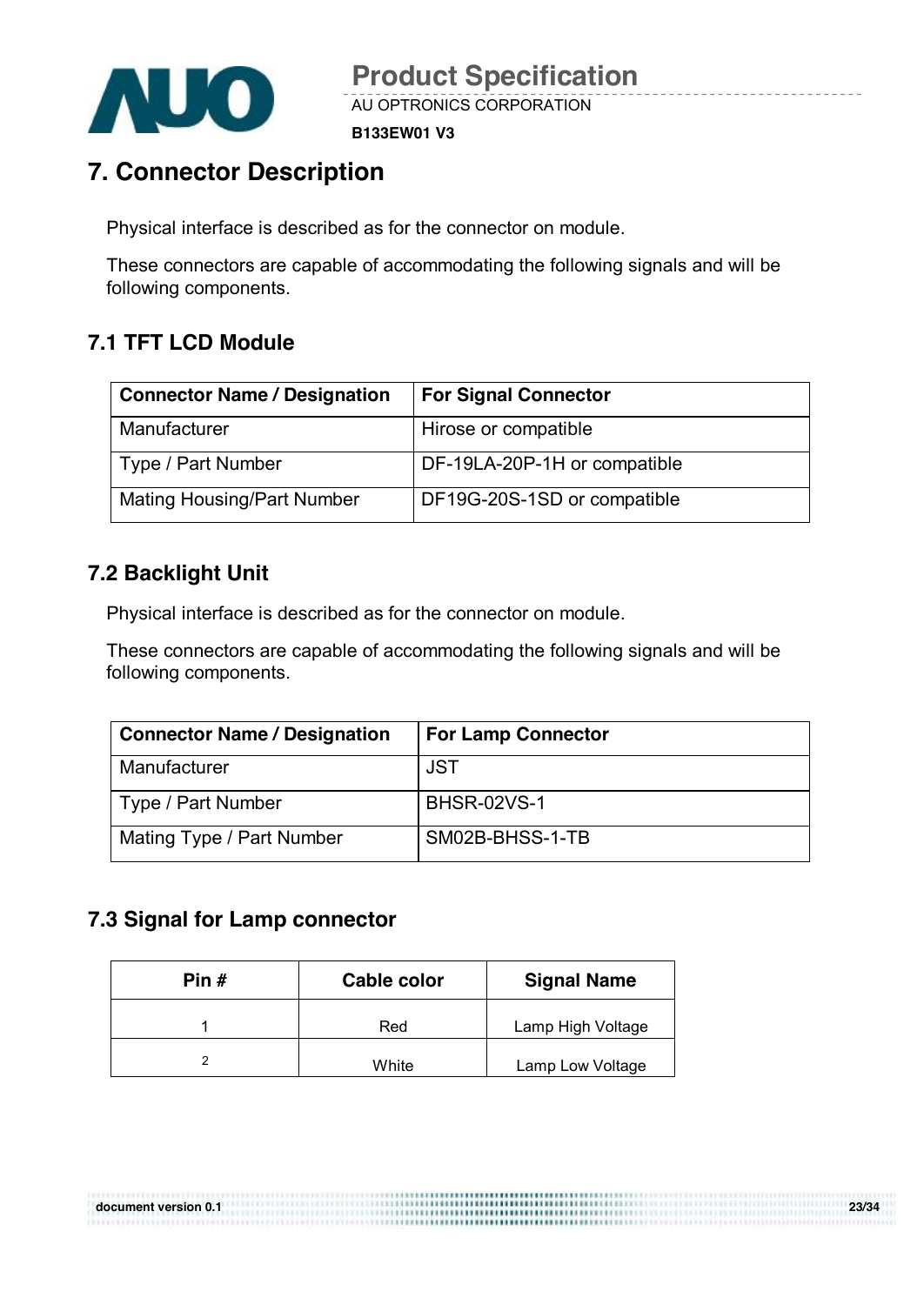

**B133EW01 V3**

## **8. Vibration and Shock Test**

## **8.1 Vibration Test**

#### **Test Spec:**

| Test method:  | Non-Operation                  |
|---------------|--------------------------------|
| Acceleration: | 1.5G, sine wave                |
| Frequency:    | 10 - 500Hz Random              |
| Sweep:        | 30 Minutes each Axis (X, Y, Z) |

## **8.2 Shock Test Spec:**

#### **Test Spec:**

| Test method:  | Non-Operation                  |
|---------------|--------------------------------|
| Acceleration: | 200 G, Half sine wave          |
| Active time:  | 2 ms                           |
| Pulse:        | X, Y, Z one time for each side |

|                      | \%;;;;;@@############################ |       |
|----------------------|---------------------------------------|-------|
| document version 0.1 |                                       | 24/34 |
|                      |                                       |       |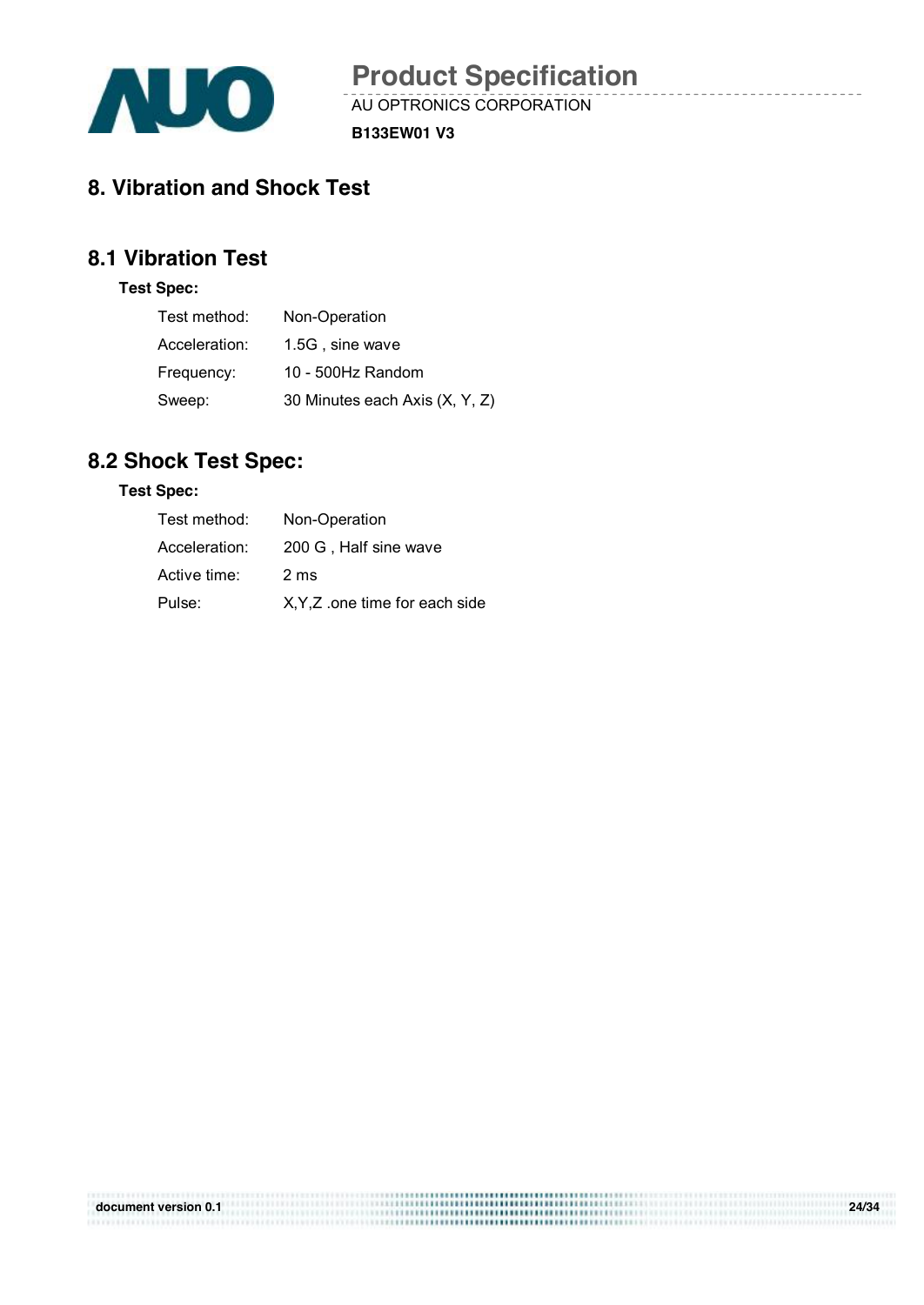

**B133EW01 V3**

## **9. Reliability**

| <b>Items</b>                             | <b>Required Condition</b>                                                                                       | <b>Note</b> |
|------------------------------------------|-----------------------------------------------------------------------------------------------------------------|-------------|
| Temperature<br><b>Humidity Bias</b>      | 40℃/90%,300Hr                                                                                                   |             |
| <b>High Temperature</b><br>Operation     | 60℃/Dry,300Hr                                                                                                   |             |
| Low Temperature<br>Operation             | $0^{\circ}$ C, 300Hr                                                                                            |             |
| On/Off Test                              | 25℃, ON/30 sec. OFF/30sec., 10,000 cycles)                                                                      |             |
| Hot Storage                              | 60℃/35% RH ,250 hours                                                                                           |             |
| <b>Cold Storage</b>                      | -20℃/50% RH ,250 hours                                                                                          |             |
|                                          | Thermal Shock Test $\vert$ -20°C/30 min ,60°C/30 min 100cycles                                                  |             |
| Hot Start Test                           | $50^{\circ}$ C/1 Hr min. power on/off per 5 minutes, 5 times                                                    |             |
| <b>Cold Start Test</b>                   | $0^{\circ}$ C/1 Hr min. power on/off per 5 minutes, 5 times                                                     |             |
| <b>Shock Test</b><br>(Non-Operating)     | 200G, 2ms, Half-sine wave                                                                                       |             |
| <b>Vibration Test</b><br>(Non-Operating) | Sine-wave vibration, 1.5 G zero-to-peak, 10 to 500 Hz,<br>30 mins in each of three mutually perpendicular axes. |             |
| <b>ESD</b>                               | Contact :<br>±8KV/ operation<br>Air :<br>±15KV / operation                                                      | Note 1      |
| Room temperature<br>Test                 | $25^{\circ}$ C, 2000 hours, Operating with loop pattern                                                         |             |

 Note1: According to EN61000-4-2 , ESD class B: Some performance degradation allowed. No data lost . Self-recoverable. No hardware failures.

Note2: CCFL Life time: 10,000 hours minimum under normal module usage.

Note3: MTBF (Excluding the CCFL): 30,000 hours with a confidence level 90%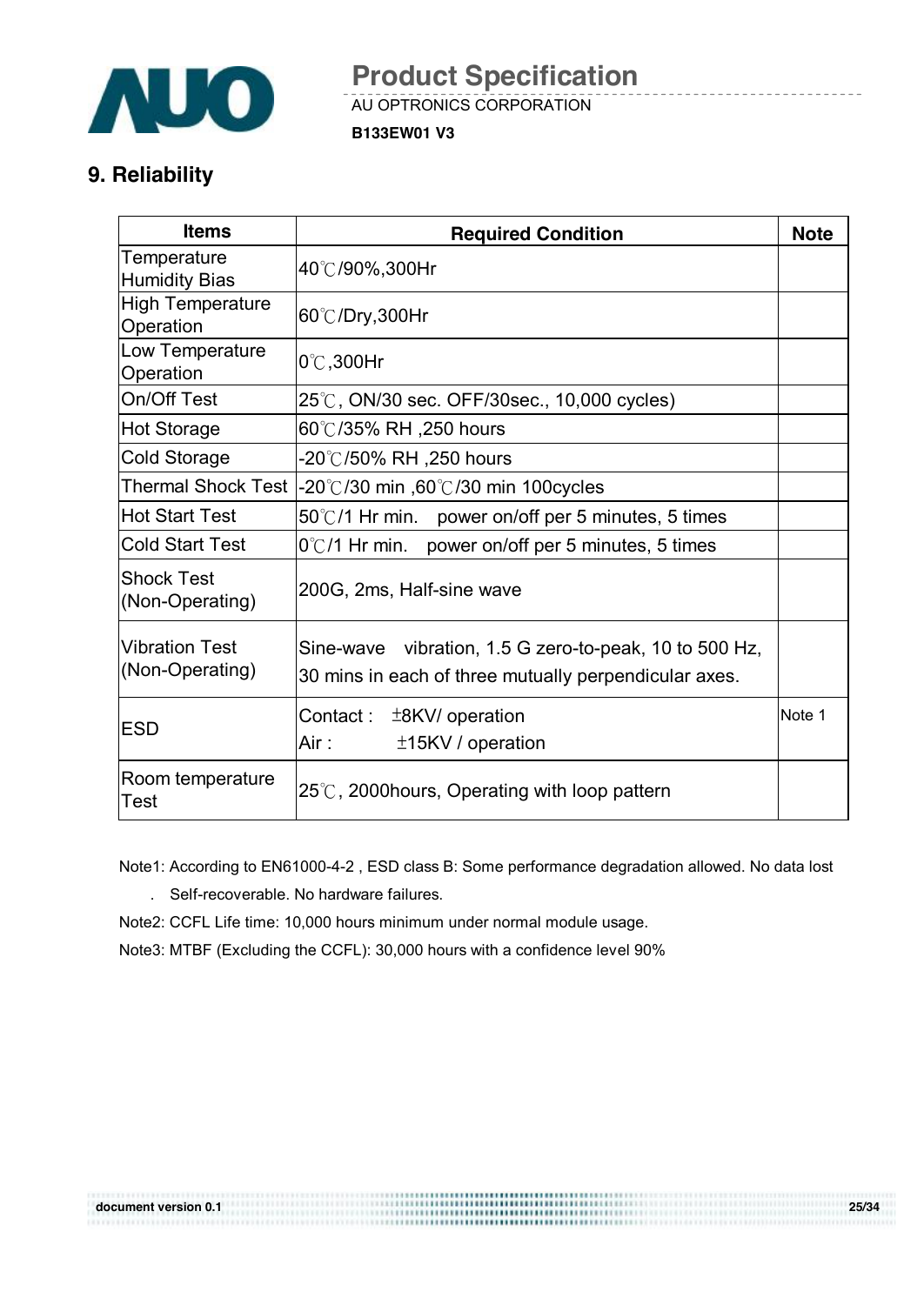

**B133EW01 V3**

**10. Mechanical Characteristics** 

### **10.1 LCM Outline Dimension**



**document version 0.1 26/34**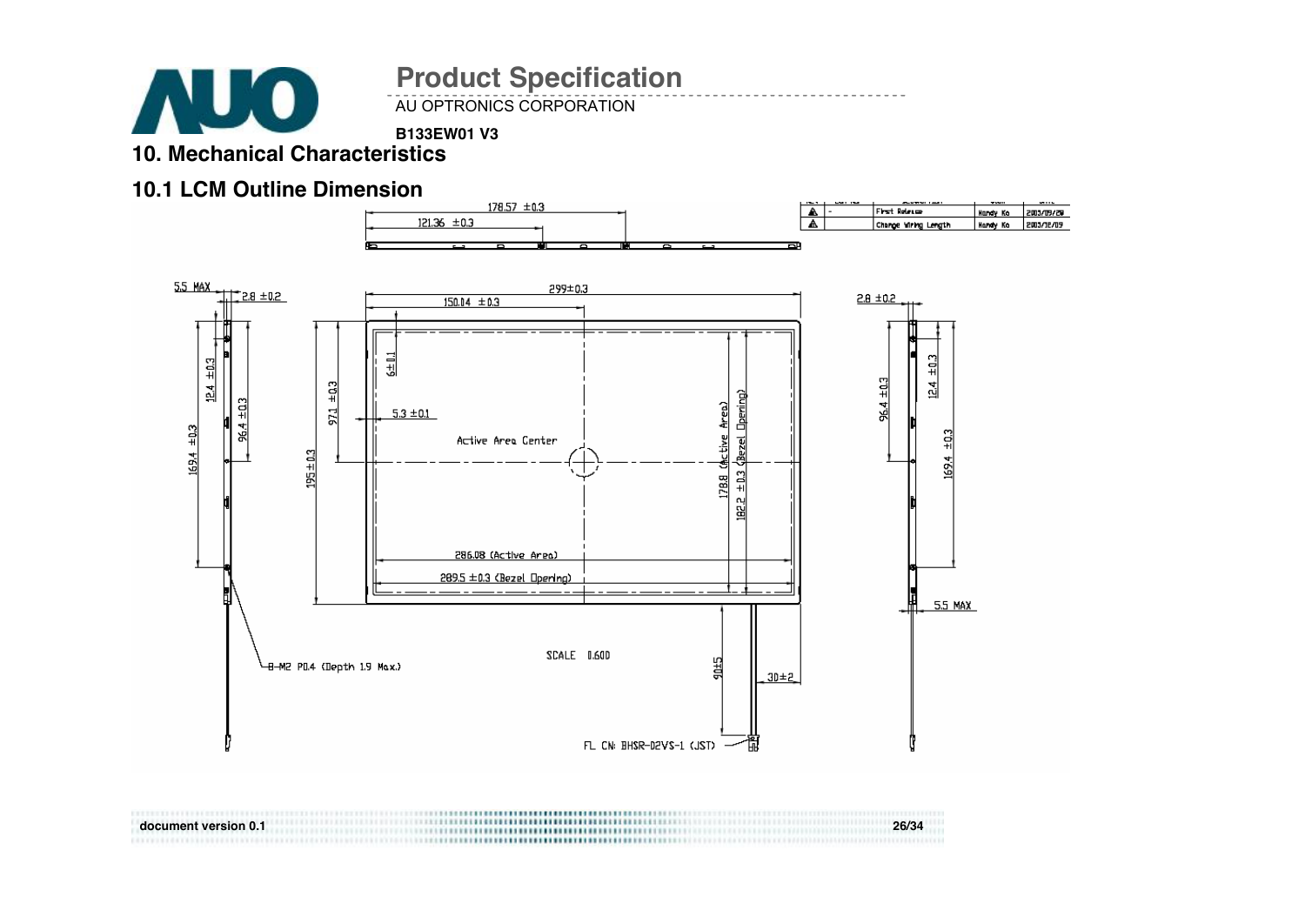



**document version 0.1 27/34**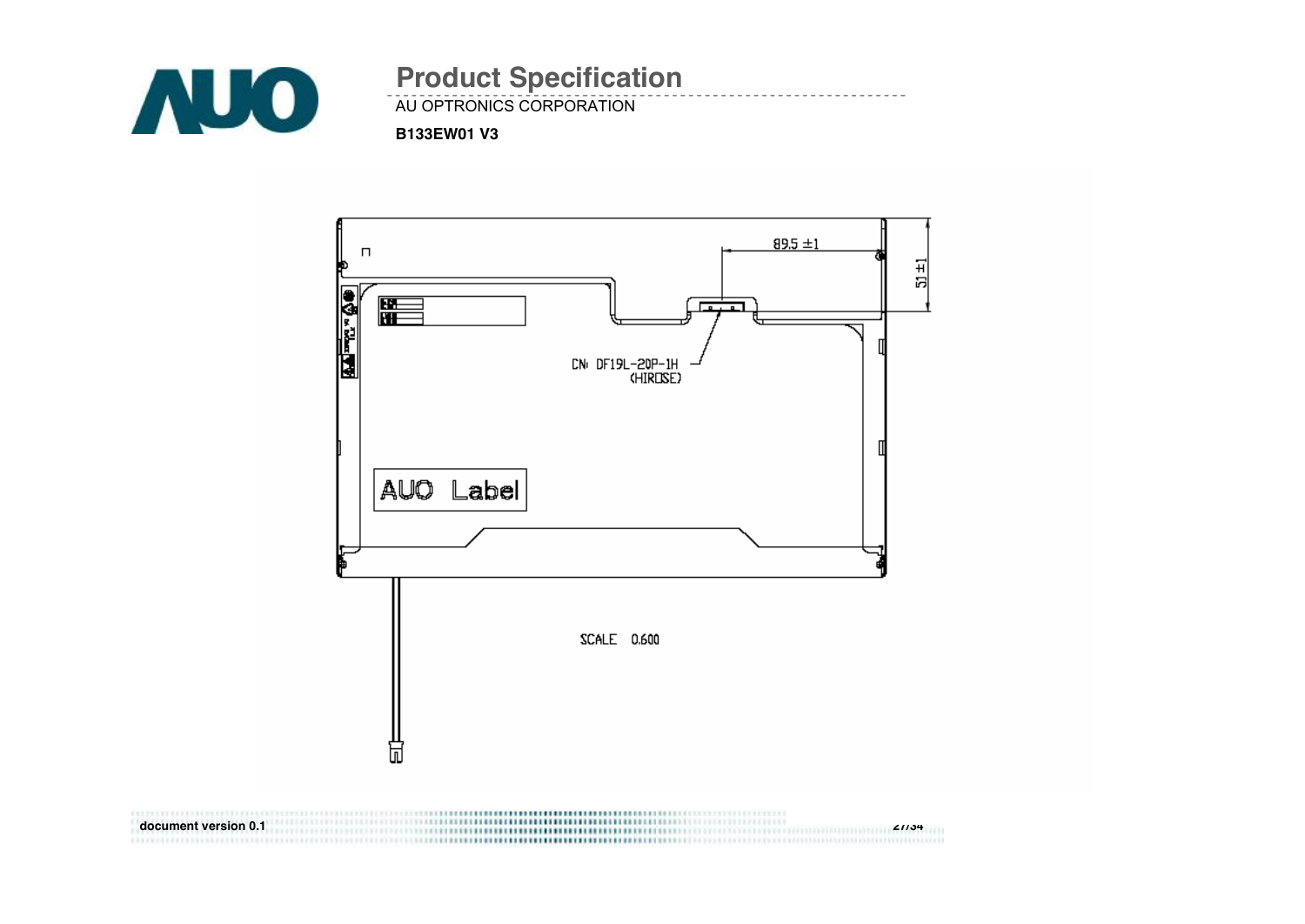

AU OPTRONICS CORPORATION

**B133EW01 V3**

## **10.2 Screw Hole Depth and Center Position**

Screw hole minimum depth, from side surface =2.5 mm (See drawing)

Screw hole center location, from front surface =  $2.8 \pm 0.2$ mm (See drawing) Screw Torque: Maximum 2.1 kgf-cm

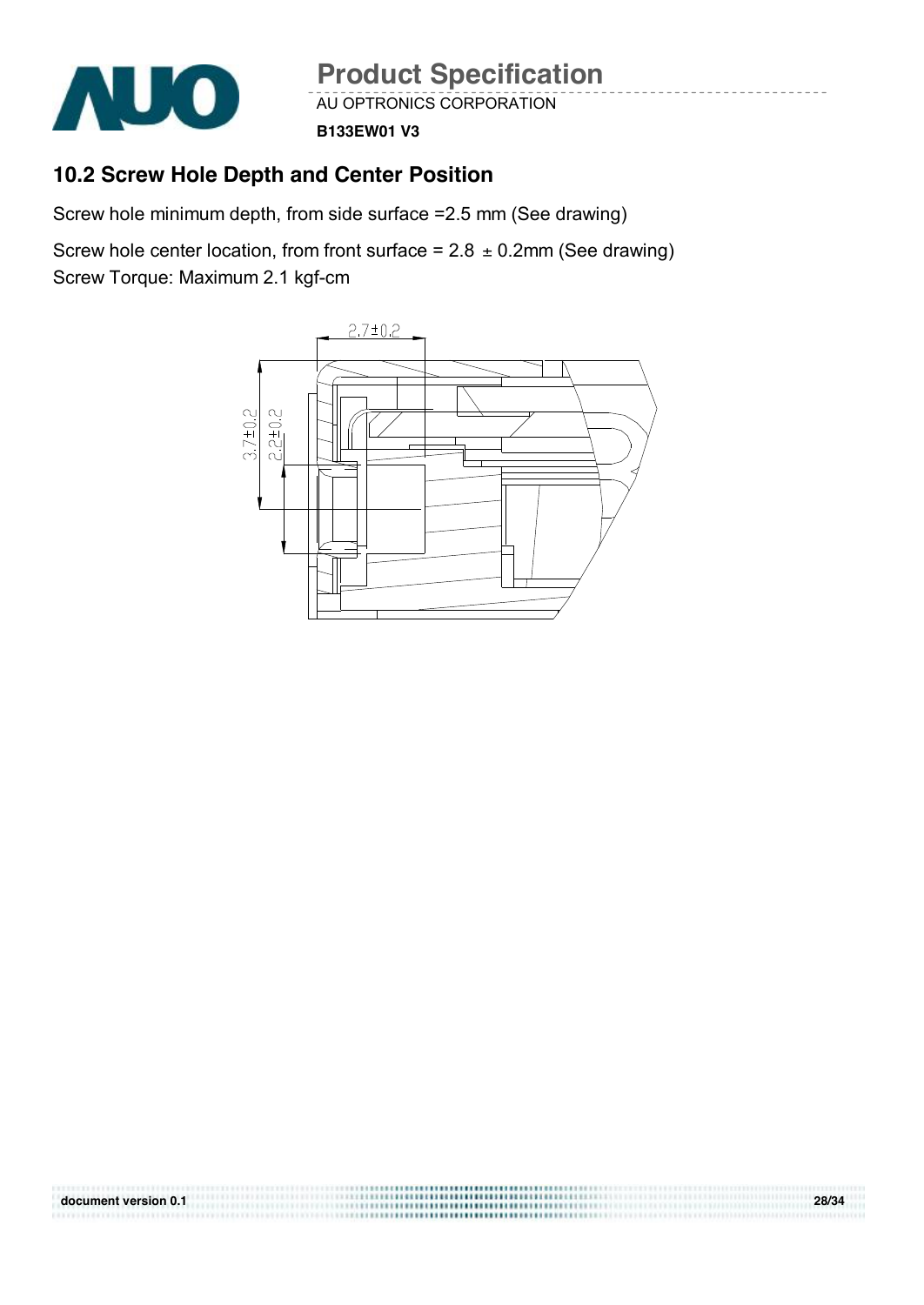

**11. Shipping and Package** 

## **11.1 Shipping Label Format**



#### **Note 1:**

| <b>IC Combination</b> | <b>Control Code</b> | H/W |
|-----------------------|---------------------|-----|
| NT/NT(gate/source)    | OAXXG               | OΑ  |
| TSB/NT (gate/source)  | 1AXXG               | 1Α  |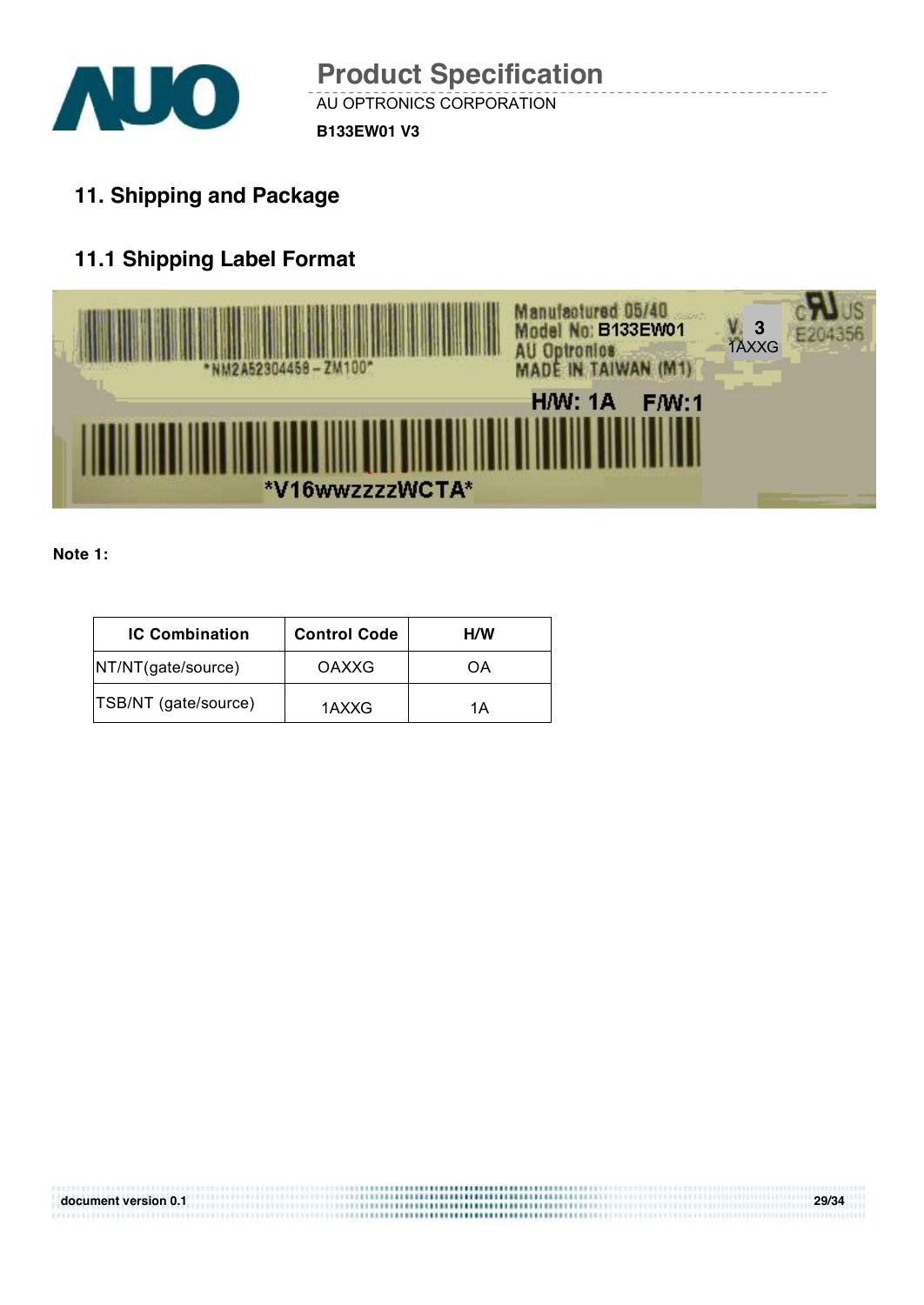

## **11.2. Carton package**

The outside dimension of carton is TBD



## **11.3 Shipping package of palletizing**

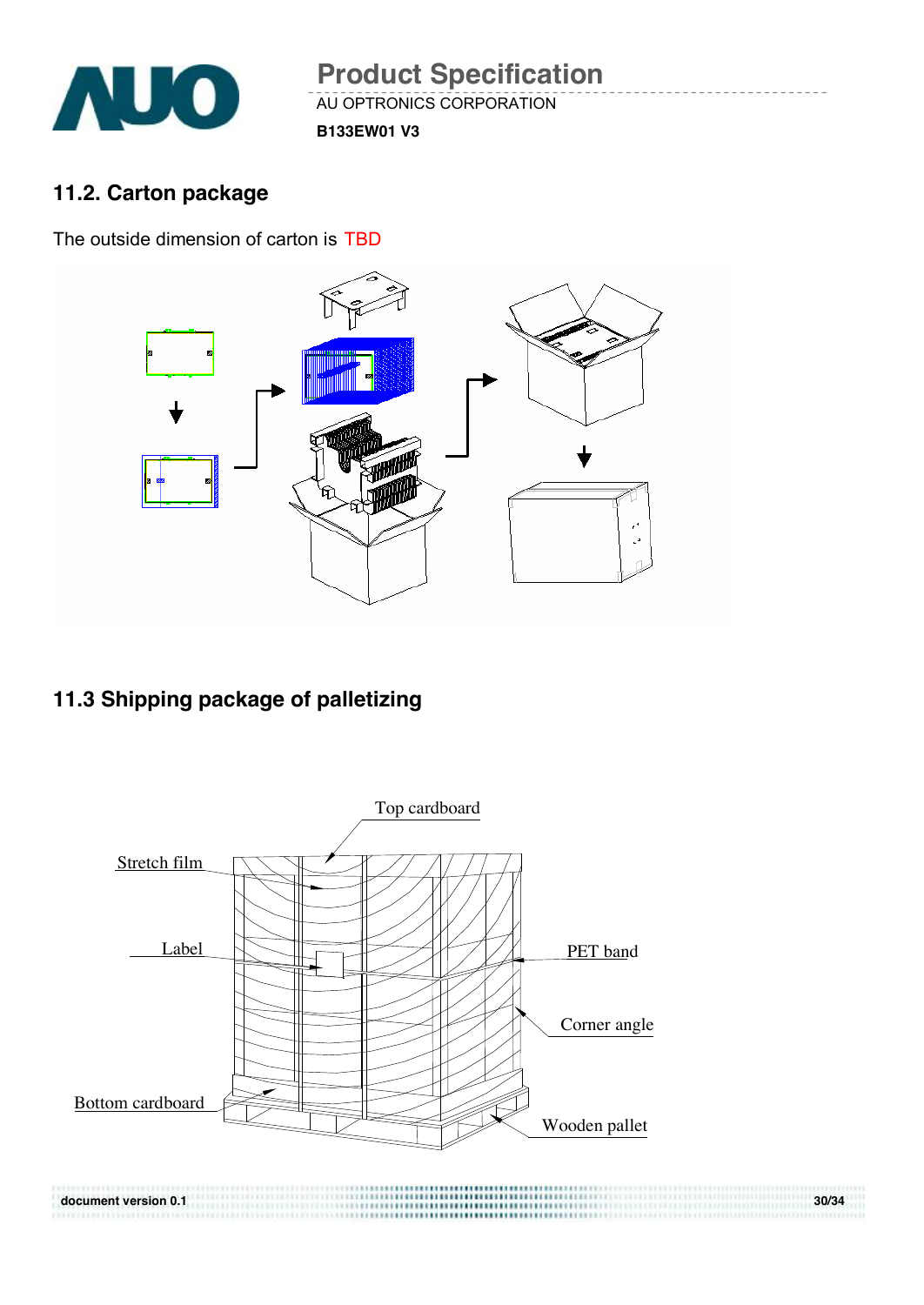

**B133EW01 V3**

## **12. Appendix: EDID description**

## **12. Appendix: EDID description**

| <b>Address</b>  | <b>Address</b>  | <b>Field Name &amp; Comments</b>                 | <b>Value</b>   | <b>Value</b> | <b>Value</b> |
|-----------------|-----------------|--------------------------------------------------|----------------|--------------|--------------|
| (Decimal)       | (HEX)           |                                                  | (HEX)          | (BIN)        | (DEC)        |
| 0               | 0               | Header                                           | 00             | 00000000     | 0            |
| 1               | 1               |                                                  | <b>FF</b>      | 11111111     | 255          |
| $\overline{c}$  | $\overline{2}$  |                                                  | <b>FF</b>      | 11111111     | 255          |
| 3               | 3               |                                                  | <b>FF</b>      | 11111111     | 255          |
| 4               | 4               |                                                  | <b>FF</b>      | 11111111     | 255          |
| 5               | 5               |                                                  | <b>FF</b>      | 11111111     | 255          |
| 6               | $6\phantom{1}6$ |                                                  | <b>FF</b>      | 11111111     | 255          |
| $\overline{7}$  | $\overline{7}$  |                                                  | 00             | 00000000     | 0            |
| 8               | 8               | EISA Manuf. Code LSB (3 character ID = APP)      | 06             | 00000110     | 6            |
| 9               | 9               | <b>Compressed ASCII</b>                          | 10             | 00010000     | 16           |
| 10              | 0A              | Product Code = 5C                                | 5C             | 01011100     | 92           |
| 11              | 0B              | hex, LSB first = 9C                              | 9C             | 10011100     | 156          |
| 12 <sub>2</sub> | OC              | 32-bit serial #                                  | 00             | 00000000     | $\pmb{0}$    |
| 13              | 0D              |                                                  | 00             | 00000000     | $\mathbf 0$  |
| 14              | 0E              |                                                  | 00             | 00000000     | $\pmb{0}$    |
| 15              | 0F              |                                                  | 00             | 00000000     | 0            |
| 16              | 10              | Week of manufacture (week 13)                    | 0D             | 00001101     | 13           |
| 17              | 11              | Year of manufacture (2006)                       | 10             | 00010000     | 16           |
| 18              | 12              | EDID Structure Ver $# = 1$                       | 01             | 00000001     | 1            |
| 19              | 13              | EDID revision $# = 3$                            | 03             | 00000011     | 3            |
|                 |                 | Video input definition = Digital input, Non TMDS |                |              |              |
| 20              | 14              | <b>CRGB</b>                                      | 80             | 10000000     | 128          |
| 21              | 15              | Max H image size $= 29$ Cm                       | 1D             | 00011101     | 29           |
| 22              | 16              | Max V image size = $18$ Cm                       | 12             | 00010010     | 18           |
| 23              | 17              | Display Gamma = 2.2                              | 78             | 01111000     | 120          |
| 24              | 18              | Feature support (DPMS) = Active off, RGB color   | 0A             | 00001010     | 10           |
| 25              | 19              | Red/green low bits                               | 50             | 01010000     | 80           |
| 26              | 1A              | Blue/white low bits                              | C <sub>5</sub> | 11000101     | 197          |
| 27              | 1B              | Red x, Red $x = 0.595$                           | 98             | 10011000     | 152          |
| 28              | 1C              | Red $y$ , Red $y = 0.345$                        | 58             | 01011000     | 88           |

**document version 0.1 31/34**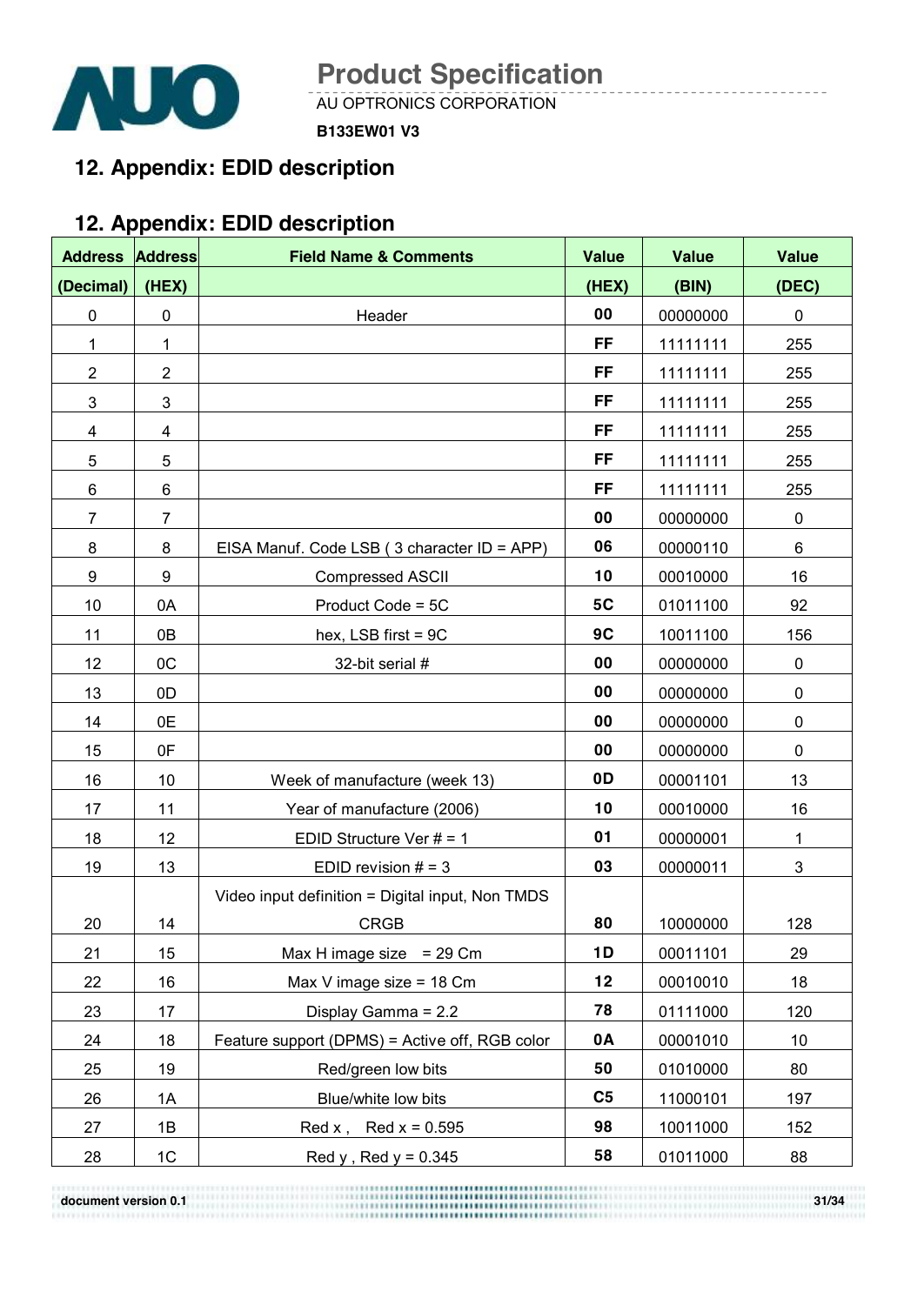

AU OPTRONICS CORPORATION

#### **B133EW01 V3**

| 29 | 1D | Green $x$ , Green $x = 0.32$        | 52             | 01010010 | 82          |
|----|----|-------------------------------------|----------------|----------|-------------|
| 30 | 1E | Green $y$ , Green $y = 0.555$       | 8E             | 10001110 | 142         |
| 31 | 1F | Blue $x$ , Blue $x = 0.155$         | 27             | 00100111 | 39          |
| 32 | 20 | Blue $y$ , Blue $y = 0.145$         | 25             | 00100101 | 37          |
| 33 | 21 | White $x$ , White $x = 0.313$       | 50             | 01010000 | 80          |
| 34 | 22 | White $y$ , White $y = 0.329$       | 54             | 01010100 | 84          |
| 35 | 23 | Established timing 1                | 00             | 00000000 | $\pmb{0}$   |
| 36 | 24 | Established timing 2                | 00             | 00000000 | $\pmb{0}$   |
| 37 | 25 | Manufacturer's timings              | 00             | 00000000 | $\pmb{0}$   |
| 38 | 26 | Standard timing #1 was not used     | 01             | 00000001 | 1           |
| 39 | 27 |                                     | 01             | 00000001 | 1           |
| 40 | 28 | Standard timing #2 was not used     | 01             | 00000001 | 1           |
| 41 | 29 |                                     | 01             | 00000001 | 1           |
| 42 | 2A | Standard timing #3 was not used     | 01             | 00000001 | 1           |
| 43 | 2B |                                     | 01             | 00000001 | 1           |
| 44 | 2C | Standard timing #4 was not used     | 01             | 00000001 | 1           |
| 45 | 2D |                                     | 01             | 00000001 | 1           |
| 46 | 2E | Standard timing #5 was not used     | 01             | 00000001 | 1           |
| 47 | 2F |                                     | 01             | 00000001 | 1           |
| 48 | 30 | Standard timing #6 was not used     | 01             | 00000001 | 1           |
| 49 | 31 |                                     | 01             | 00000001 | 1           |
| 50 | 32 | Standard timing #7 was not used     | 01             | 00000001 | 1           |
| 51 | 33 |                                     | 01             | 00000001 | 1           |
| 52 | 34 | Standard timing #8 was not used     | 01             | 00000001 | $\mathbf 1$ |
| 53 | 35 |                                     | 01             | 00000001 | $\mathbf 1$ |
| 54 | 36 | Detailed timing/monitor             | <b>BC</b>      | 10111100 | 188         |
| 55 | 37 | 1280x800 @60Hz: Pixel Clock =71 MHz | 1B             | 00011011 | 27          |
| 56 | 38 | Hor active=1280 pixels              | 00             | 00000000 | 0           |
| 57 | 39 | Hor blanking=16 pixels              | A <sub>0</sub> | 10100000 | 160         |
| 58 | 3A |                                     | 50             | 01010000 | 80          |
| 59 | 3B | Vertcal active=800 lines            | 20             | 00100000 | 32          |
| 60 | 3C | Vertical blanking=23lines           | 17             | 00010111 | 23          |
| 61 | 3D |                                     | 30             | 00110000 | 48          |
| 62 | 3E | H sync. Offset=48 pixels            | 30             | 00110000 | 48          |
| 63 | 3F | H sync. Width=32 pixels             | 20             | 00100000 | 32          |

**document version 0.1 32/34 32/34**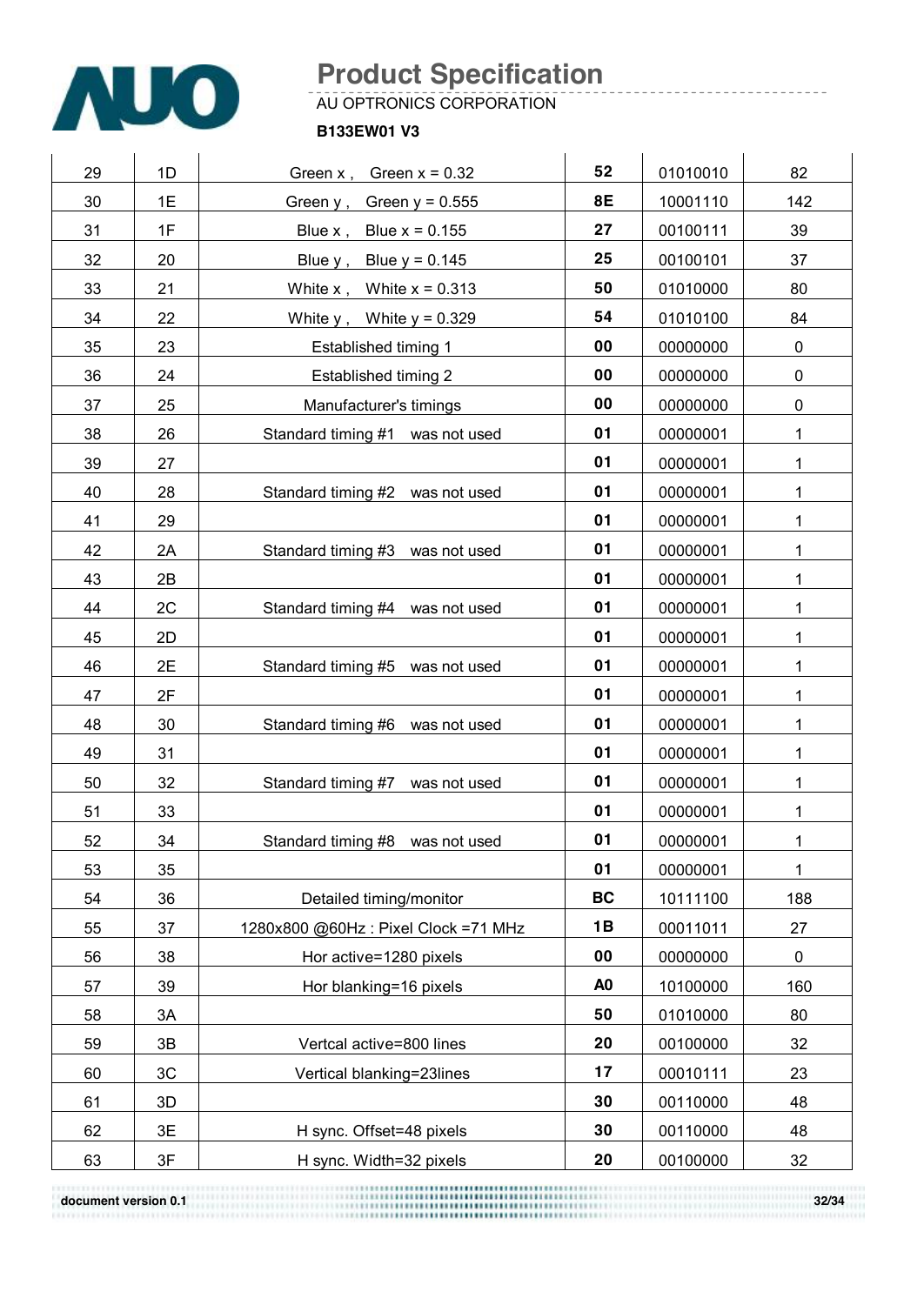

AU OPTRONICS CORPORATION

#### **B133EW01 V3**

| 64 | 40 | V sync. Offset=3 lines                             | 36        | 00110110 | 54          |
|----|----|----------------------------------------------------|-----------|----------|-------------|
| 65 | 41 | V sync. Width=6 lines                              | 00        | 00000000 | $\mathbf 0$ |
| 66 | 42 | H image size= 286.08 mm                            | <b>1E</b> | 00011110 | 30          |
| 67 | 43 | V image size = $178.8$ mm                          | <b>B3</b> | 10110011 | 179         |
| 68 | 44 |                                                    | 10        | 00010000 | 16          |
| 69 | 45 | No Horizontal Border                               | 00        | 00000000 | $\mathbf 0$ |
| 70 | 46 | No Vertical Border                                 | 00        | 00000000 | $\pmb{0}$   |
|    |    | Non-interlaced, Normal display, No stereo, Digital |           |          |             |
| 71 | 47 | separate sync, H/V pol Negatives                   | 18        | 00011000 | 24          |
| 72 | 48 | Detailed timing/monitor                            | 00        | 00000000 | $\mathbf 0$ |
| 73 | 49 | descriptor #3                                      | 00        | 00000000 | $\pmb{0}$   |
| 74 | 4A |                                                    | 00        | 00000000 | $\pmb{0}$   |
| 75 | 4B |                                                    | 01        | 00000001 | 1           |
| 76 | 4C | Version                                            | 00        | 00000000 | $\pmb{0}$   |
| 77 | 4D | AUO definition                                     | 06        | 00000110 | 6           |
| 78 | 4E | AUO definition                                     | 10        | 00010000 | 16          |
| 79 | 4F | Link Type (LVDS Link, MSB justified)               | 20        | 00100000 | 32          |
|    |    | Pixel and link component format (6-bit panel       |           |          |             |
| 80 | 50 | interface)                                         | 00        | 00000000 | $\pmb{0}$   |
| 81 | 51 | Panel features (No inverter)                       | 00        | 00000000 | $\mathbf 0$ |
| 82 | 52 |                                                    | 00        | 00000000 | $\pmb{0}$   |
| 83 | 53 |                                                    | 00        | 00000000 | $\pmb{0}$   |
| 84 | 54 |                                                    | 00        | 00000000 | 0           |
| 85 | 55 |                                                    | 00        | 00000000 | 0           |
| 86 | 56 |                                                    | 00        | 00000000 | 0           |
| 87 | 57 |                                                    | 00        | 00000000 | $\mathbf 0$ |
| 88 | 58 |                                                    | 0A        | 00001010 | 10          |
| 89 | 59 |                                                    | 20        | 00100000 | 32          |
| 90 | 5A | Detailed timing/monitor                            | 00        | 00000000 | 0           |
| 91 | 5B | descriptor #3                                      | 00        | 00000000 | $\pmb{0}$   |
| 92 | 5C | AUO definition                                     | 00        | 00000000 | 0           |
| 93 | 5D |                                                    | <b>FE</b> | 11111110 | 254         |
| 94 | 5E |                                                    | 00        | 00000000 | 0           |
| 95 | 5F | B                                                  | 42        | 01000010 | 66          |
| 96 | 60 | 1                                                  | 31        | 00110001 | 49          |

**document version 0.1 33/34 33/34**